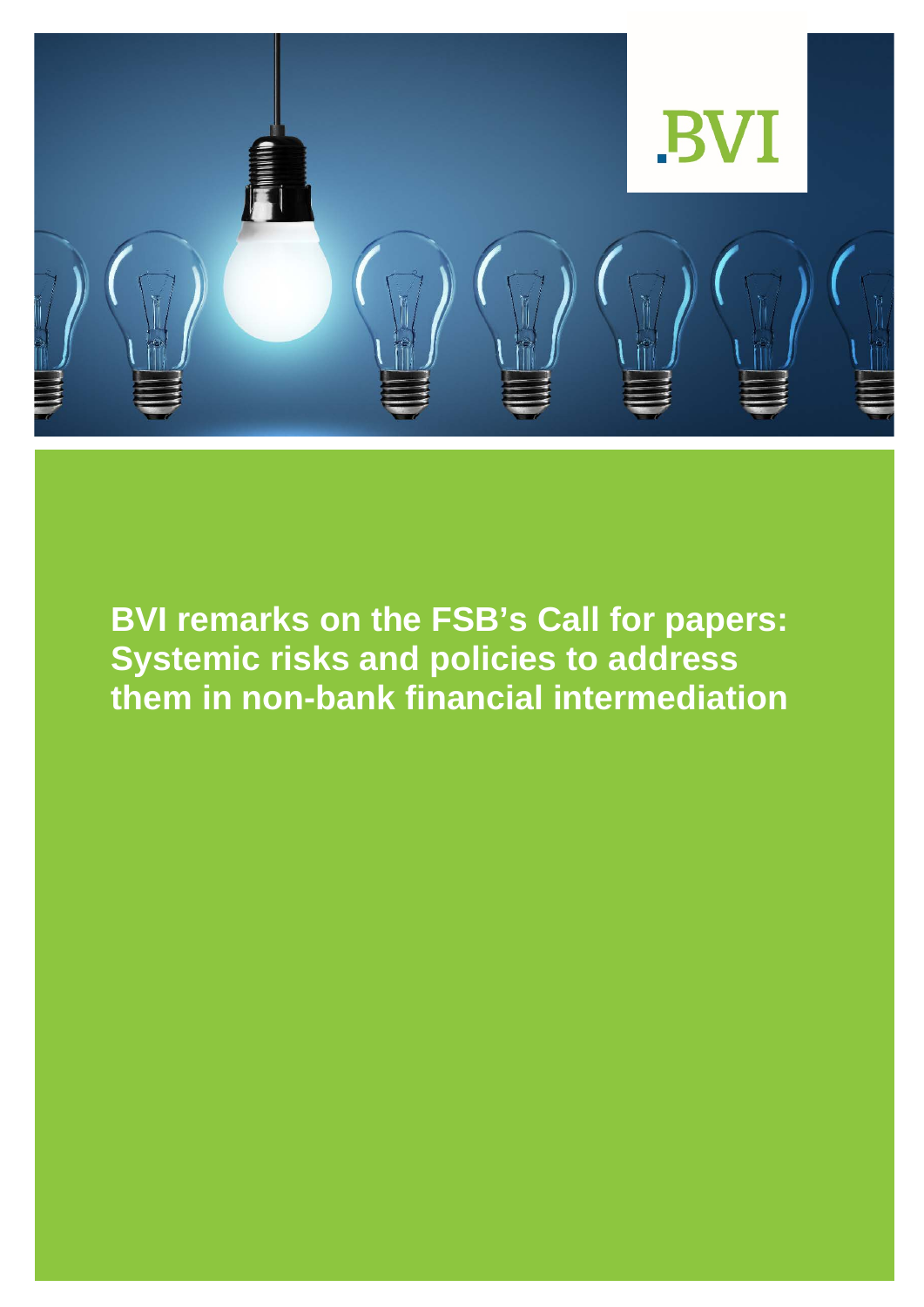

#### **BVI**[1](#page-1-0) **remarks on the FSB's Call for papers: Systemic risks and policies to address them in nonbank financial intermediation (NBFI)**

#### **Executive Summery**

We consider investment funds to diminish systemic risks in general as they balance between investors who want to divest and those who want to invest in a financial market. The fund industry is resilient and able to absorb economic shocks.

- Existing European sector-specific rules and additional national rules for asset managers provide a robust framework to address investor protection and entity-specific vulnerabilities. Strict principles apply to the assets in which an investment fund can invest. However, the eligibility of an asset must be assessed not only regarding the legal requirements, but also other aspects such as strict risk management processes including liquidity management and contingency planning. Management of inherent financial risks is an integral part of the internal risk control system.
- The German fund market is characterised by Alternative Investment Funds (AIFs). With net assets of almost EUR 2.2 trillion, these AIFs are predominantly 'Spezialfonds' for institutional investors. 'Spezialfonds' are well-established investment vehicles for many regulated institutional investor groups, such as insurance companies, and follow an overall risk-averse investment strategy with no use of leverage on a substantial basis. Hedge funds, in contrast, are not a relevant component of the AIF market in either the EU or Germany: They make up far less than five per cent of the EU AIF market with a net asset value (NAV) of around EUR 77 bn. Money market funds – with a market share of less than one percent – are not relevant for the German market either. The specifics of both hedge funds and money market funds and their effect on financial stability are therefore not considered in this paper.
- Our research shows that in- and outflows of a particular investor group of 'Spezialfonds' are mostly independent from other groups' behaviour and the current level of financial stress in financial markets, thus effectively limiting contagion risk. 'Spezialfonds' also did not propagate market stress through their investment decisions during the COVID-19 crisis. The available data on investment decisions of 'Spezialfonds' managers indicate pro-cyclical, but less pronounced changes in the asset mix compared to retail funds.
- Analysis of the German open-ended retail investment fund market shows that investment management companies for the most part can manage liquidity risks to fulfil daily redemptions of fund units. Liquidity management depends on the types of assets, investors, investment strategies, markets, and possible national legal restrictions for using liquidity management tools. When looking back to the post-crisis scenario after 2008, significant outflows first increased and later decreased slightly in open-ended retail investment funds, but not to the pre-crisis level. However, the average levels of significant net outflows did not change over time.

Contact Phone +49 69 15 40 90 0 www.bvi.de

**BVI Berlin** Unter den Linden 42 10117 Berlin

**BVI Brussels** Rue du Trône 14-16 1000 Bruxelles

**BVI Frankfurt** Bockenheimer Anlage 15 60322 Frankfurt am Main

<span id="page-1-0"></span><sup>1</sup> BVI represents the interests of the German fund industry at national and international level. The association promotes sensible regulation of the fund business as well as fair competition vis-à-vis policy makers and regulators. Asset Managers act as trustees in the sole interest of the investor and are subject to strict regulation. Funds match funding investors and the capital demands of companies and governments, thus fulfilling an important macro-economic function. BVI's 116 members manage assets of some EUR 4 trillion for retail investors, insurance companies, pension and retirement schemes, banks, churches and foundations. With a share of 27%, Germany represents the largest fund market in the EU. BVI's ID number in the EU Transparency Register is 96816064173-47. For more information, please visit www.bvi.de/en.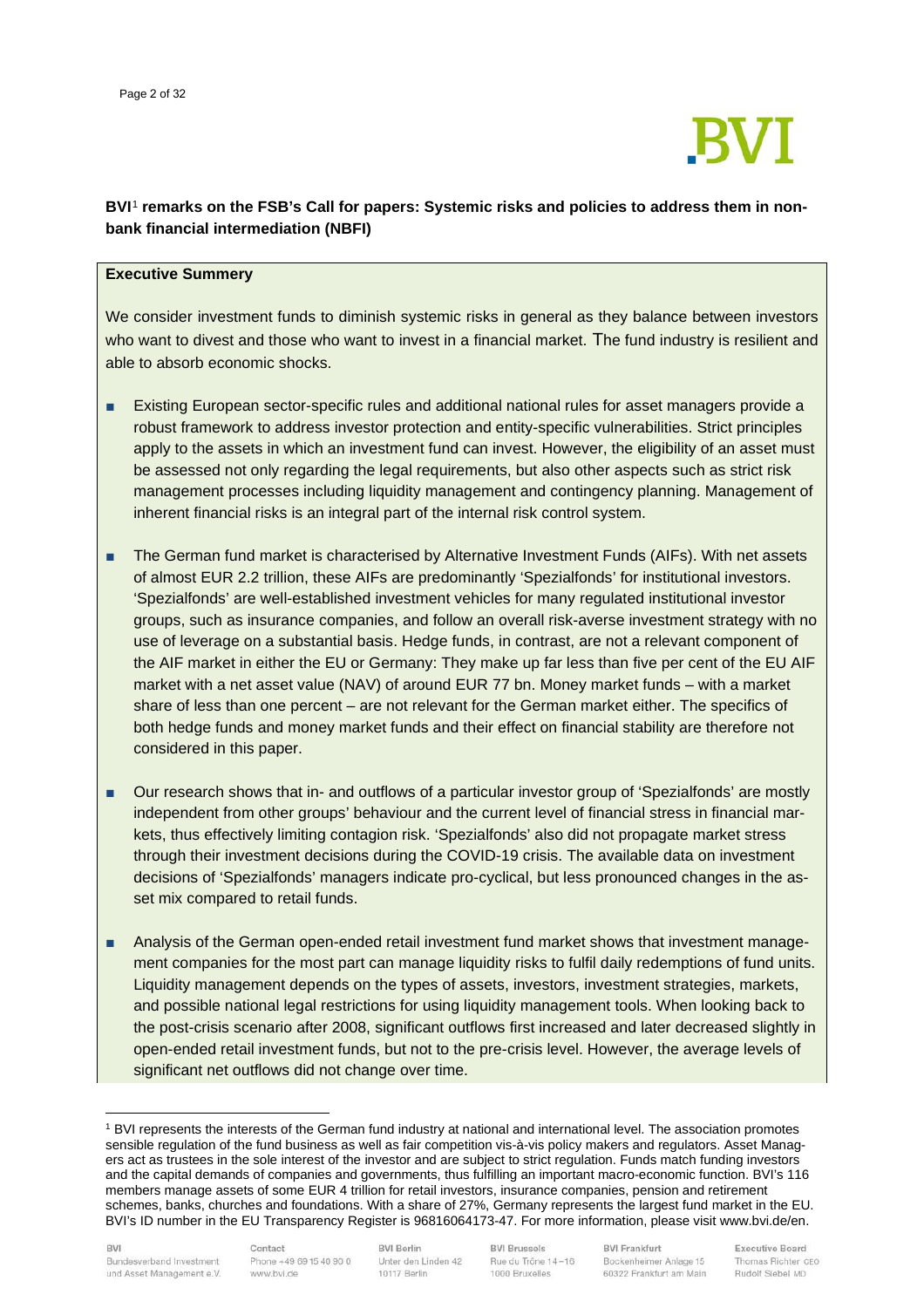

We see the need to further discuss the following policy tools and approaches that can be used by investment funds and regulatory authorities to address systemic risk:

- Narrowing down the range of eligible assets is not a commensurate measure to address any perceived shortcomings identified in individual cases with internal and external governance failures on fulfilling the strict framework for asset managers. The same applies to liquidity buffers in investment funds. Instead, we are in favour of further developing the governance requirements while retaining the flexibility in terms of eligible exposures and liquidity management.
- Financial stability supervisors must operationalise their macro-prudential toolkit.
- **EXECT** Liquidity management tools should be made available to all jurisdictions.
- **There is a need for a common understanding on how to calculate leverage in investment funds.**
- There is a need for a single regulatory reporting mechanism which would reduce operational effort and burden for asset managers as well as supervisory authorities.

Other topics relevant for the FSB's Call for papers

- Against the background of the unfolding COVID-19 pandemic, interventions by Central Banks helped to keep financial stress at an acceptable level. The introduction of PEPP was a turning point in terms of market sentiment and the extension of the range of eligible securities to non-financial commercial paper further helped to alleviate market tensions in a very volatile environment.
- Operational risks of asset managers are already covered by own funds. According to our experience based on the BVI's Operational Risk Database statistics, operational risks materialising in our membership amount to about EUR 78,000 on average per year and case.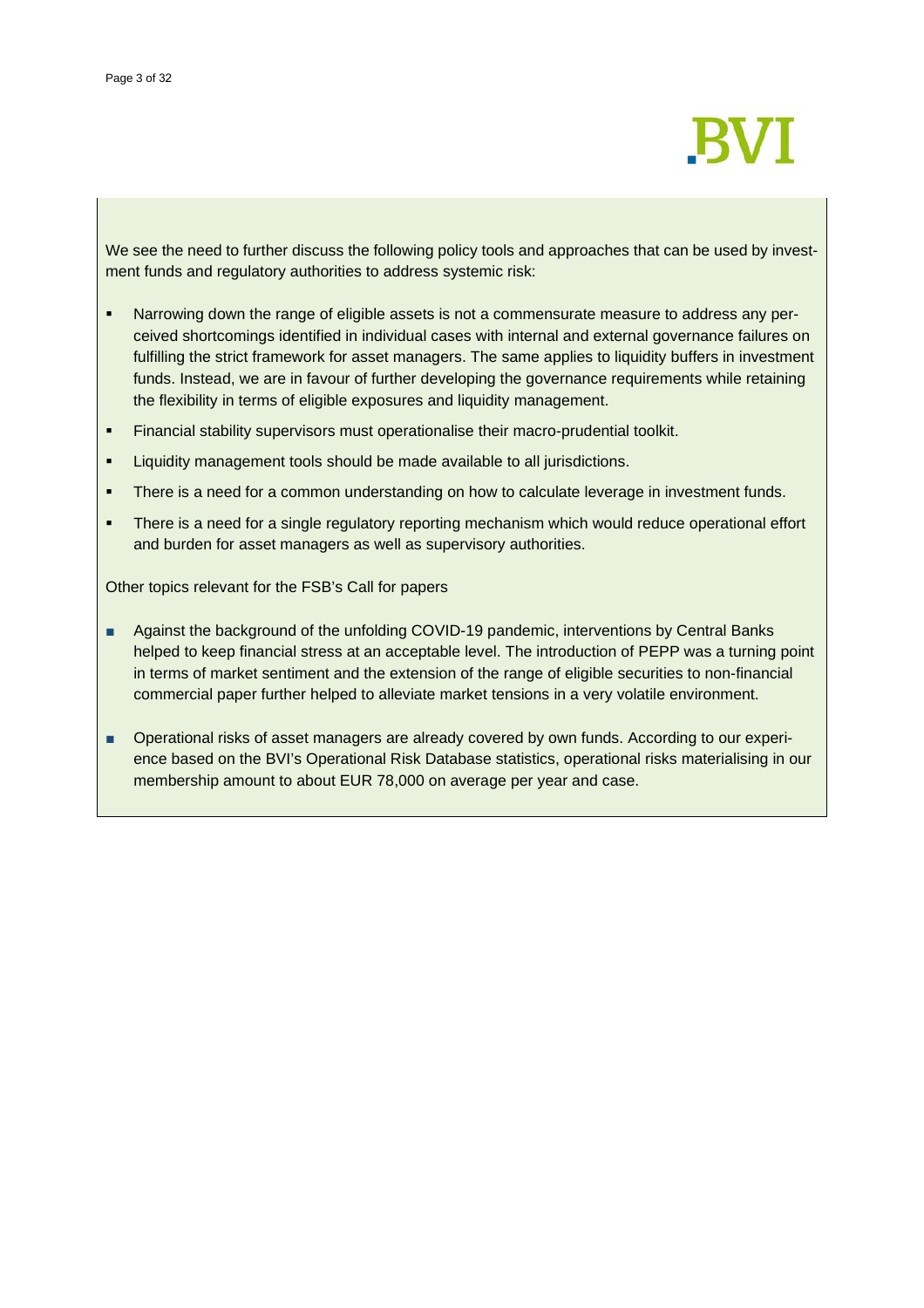

#### **I. General remarks**

As representative of the largest European fund market, we are happy to contribute our practical expertise to the [initiative](https://www.fsb.org/wp-content/uploads/R171221.pdf) of the Financial Stability Board (FSB) in order to better understand potential systemic risks of non-bank financial intermediation (NBFI), especially the activities of investment funds and its managers.

#### **1. Germany is the largest market in the EU.**

In the EU, a total of more than EUR 13 trillion is invested in investment funds by private and institutional investors. With assets of EUR 3,600 billion, Germany is the largest market (according to the ECB) with a market share of 27 percent. An annual growth rate of 9.6 percent makes Germany one of the fastest growing markets, surpassing, for instance, France, Italy, and The Netherlands. In a context of continued inflows and growth of the asset management sector, financial stability bodies such as the European Systemic Risk Board (ESRB) and the European Central Bank (ECB) have called for an impact assessment of the resilience of the current framework applying for asset managers providing services in the EU. We welcome further discussion of this issue at international level. The Policy Recommendations<sup>[2](#page-3-0)</sup> of January 2017 published by the FSB have significantly rationalised the political debate. Rather than speculatively insinuating systemic risks based on mere quantitative considerations, the FSB addresses potential structural weaknesses in the existing fund regulation in a targeted manner. Accompanied by additional discussions between the roles and tasks of supervisory authorities, the current work is focused on understanding potential implications from asset management activities such as liquidity mismatch of open-ended investment funds and leverage within funds. In this general debate, a distinction will need to be made between the impact on investors to protect their interests and the impact on the financial market to protect the financial stability.

#### **2. Alternative funds are much more than just hedge funds.**

Asset managers bring together the supply of capital from investors and the demand for capital by businesses and countries around the world. In this way they provide equity capital and debt capital to businesses for growth and innovation and assist states in performing their functions. While hedge funds were the focus of the financial crisis response, the EU alternative funds universe was subsequently defined by lawmakers to be broader, including private equity and real estate funds, but also a large residual of vehicles pursuing diverse strategies mainly in bonds and equity and taken up by institutional investors as the main investors. In terms of assets, hedge funds, in fact, make up far less than five per cent of the EU AIF market with a net asset value (NAV) of around EUR 77 bn.<sup>3</sup> Most hedge funds sold in the EU are managed outside the EU (primarily in the UK). Investment funds are intermediaries. They bring together money provided by millions of savers and institutional investors. Most institutional investors of investment funds are highly regulated entities such as insurance companies, banks, or institutions for retirement provision. Although Germans mostly save for their retirement through life insurances or occupational pension schemes, they are indirectly investing in investment funds, as most pension plans invest in 'Spezialfonds', i.e., AIFs. Therefore, investment funds support financial market functioning and the provision of market-based finance to the real economy.

<span id="page-3-0"></span><sup>2</sup> https://www.fsb.org/wp-content/uploads/FSB-Policy-Recommendations-on-Asset-Management-Structural-

<span id="page-3-1"></span> $3$  ESMA Report on Trends, Risks and Vulnerabilities, No. 2, 2021, page 27, available under the following link: https://www.esma.europa.eu/sites/default/files/library/esma50-165-1842\_trv2-2021.pdf.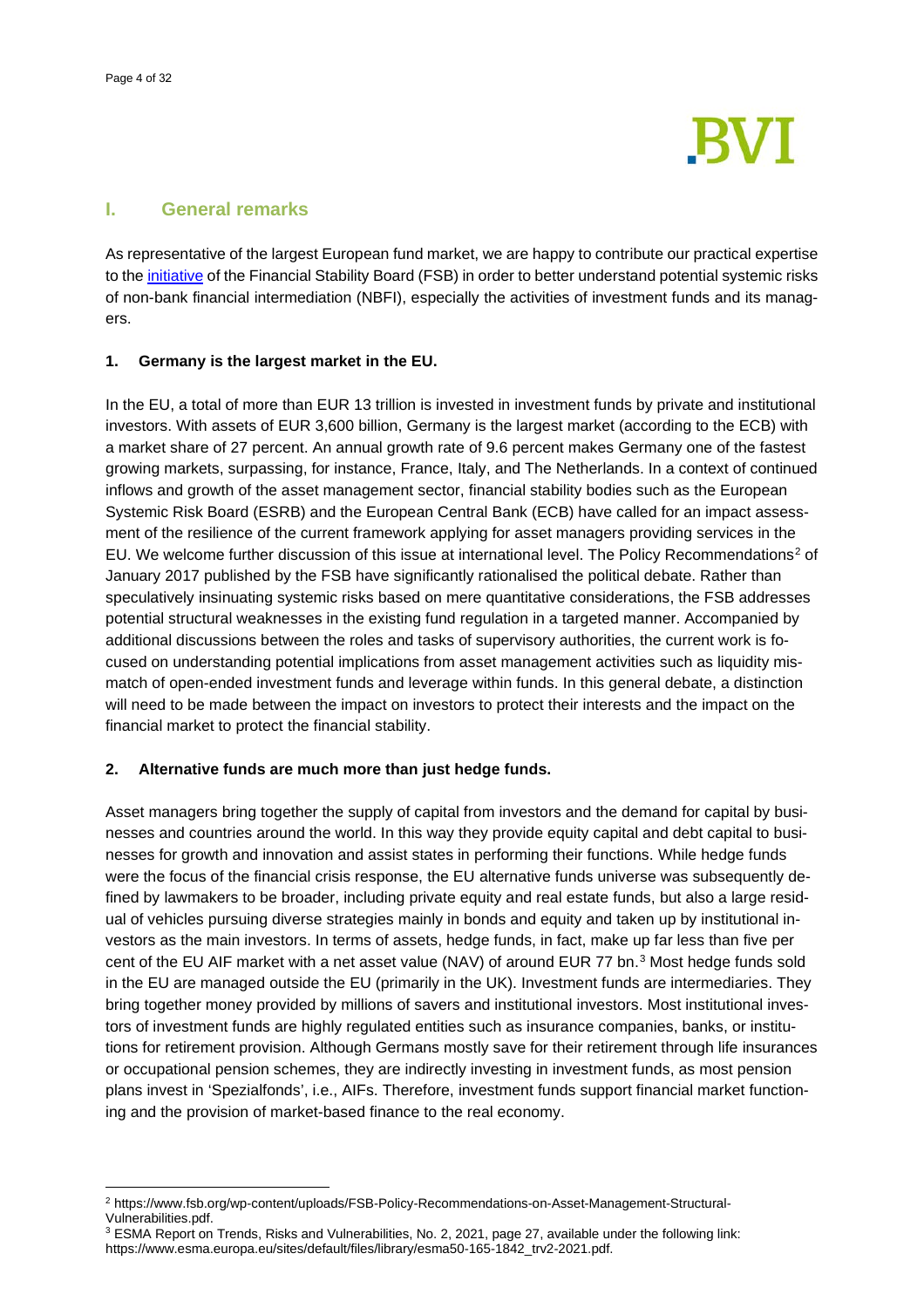

#### **3. Existing European sector-specific rules for asset managers provide a robust framework to address investor protection and entity-specific vulnerabilities.**

Both the European Directive 2009/65/EC on the coordination of laws, regulations and administrative provisions relating to undertakings for collective investment in transferable securities (UCITS Directive) and the European Directive 2011/61/EU on alternative investment fund managers (AIFMD) fully cover the activities of fund managers in the European market. They provide strict rules on their authorisation, own funds requirements, operation conditions, organisational and transparency requirements, delegation of functions and reporting obligations to competent authorities. In addition, restrictive rules apply for products such as UCITS, money market funds (MMFs), European venture capital funds (EuVECAs), European social entrepreneurship funds (EuSEFs) and European long-term investment funds (ELTIFs). However, MMFs with a market share of less than one percent, EuVECAs, EuSEFs and ELTIFs are not relevant for the German market.

#### **4. Managing investment funds differs fundamentally from business models of banks or other types of financial entities such as insurance companies.**

Asset managers are neither banks nor insurance companies, but a separate pillar of the financial economy. They act as agents on behalf of their investors and are subject to fiduciary duties to act in the best interest of investors. They do not have custody over the assets, as these are 'safe-kept' by separate depositary institutions. The fund assets are thus never part of the asset manager's own balance sheet. Therefore, own capital of asset managers is not required to bail out struggling funds. Importantly, the investment results of investment funds – whether positive or negative – belong to the investors.

#### **II. Special remarks**

Regarding the questions raised by the FSB, we would like to point out the following considerations.

#### **I. How to measure interconnectedness (and the potential for the propagation of market stress) within the NBFI sector as well as with banks and the real economy?**

#### **1. Background: The German market for 'Spezialfonds' at a glance**

German 'Spezialfonds' are AIFs employing very different investment strategies and show a diverse investor base. However, they first and foremost are a core element of old-age provision in Germany. At the end of December 2021, investment management companies managed assets of almost EUR 2.2 trillion in 'Spezialfonds'. This represents over 60 percent of total fund assets of the German market. Open-ended securities funds, including many balanced funds, contributed the major part. Open-ended real estate funds<sup>[4](#page-4-0)</sup>, money market funds<sup>[5](#page-4-1)</sup> and closed-ended products play only a minor role. Over the last ten years, overall assets managed by 'Spezialfonds' have grown by an average of approximately ten percent per year.

Their huge success over the past decades is based on three main reasons. Each of them illustrates a core feature of this unique fund type:

<span id="page-4-1"></span><span id="page-4-0"></span><sup>&</sup>lt;sup>4</sup> Our members manage about 260 bn Euro net assets in open-ended real estate funds (as of 31 December 2021). Slightly more than half is managed in 567 'Spezialfonds' (135 bn Euro) and the rest in 67 funds for retail inves <sup>5</sup> About 34 bn Euro are held by German investors in money-market funds. This equates to 2 percent of the European MMF market.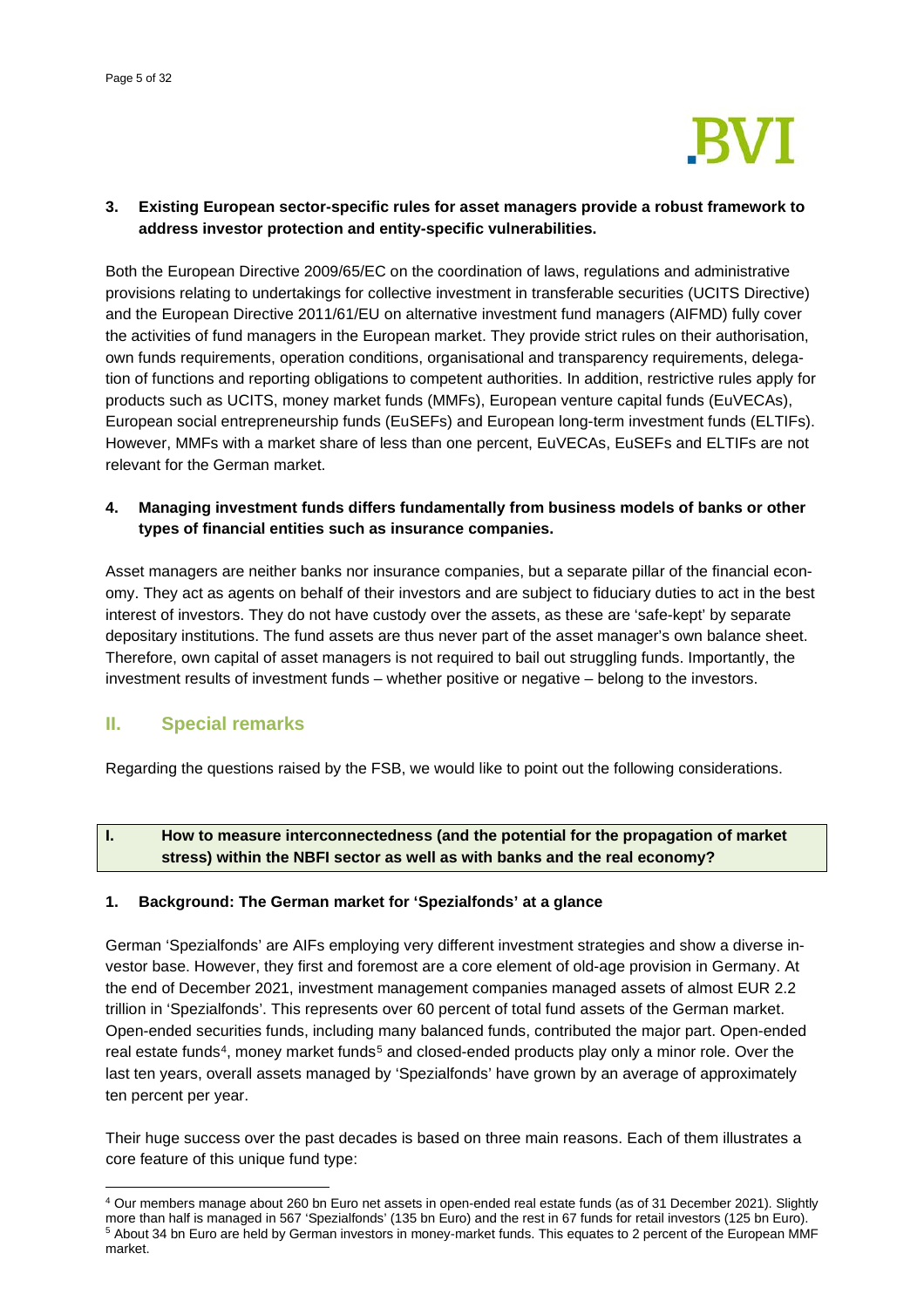### **BVI**

**a) 'Spezialfonds' are well-established investment vehicles for many institutional investor groups.** The first products were launched as early as the 1960s to provide insurance companies with a professionally managed option for investing their capital. In the 1990s, 'Spezialfonds' were subjected to dedicated legislation, opened to additional institutional investor groups and the catalogue of investable asset classes was expanded. As a result, many banks began to use 'Spezialfonds' in the management of their own portfolios. In recent years, the use of 'Spezialfonds' by retirement benefit schemes (e.g., pension funds) has grown considerably. In 2021, they have surpassed insurance companies to become the largest investor group. One important factor was the introduction of a legal right to use deferred compensation in 2001. Now, all employees in Germany have access to some form of a corporate pension plan.



**Figure 1:** German total market overview; German investors hold funds and mandates worth over 4 trillion Euros.

**b) The second success factor of 'Spezialfonds' is the specialisation along the value chain**. For about ten years, so-called master investment management companies ('Master KVGs') have accounted for around 70 percent of total assets. Their role is to combine different asset classes as 'segments' in one fund. On the one hand, this allows to incorporate many different regulatory requirements of individual investor groups into a uniform reporting system. On average, an investment fund managed by a 'Master KVG' today contains more than four segments. This considerably simplifies tax and accounting procedures as well as performance measurement for institutional investors. The portfolio management of individual segments, on the other hand, is usually outsourced to individually mandated managers. 'Master KVGs' facilitate cooperation with providers specialising in certain asset classes as well as foreign investment managers. One consequence of the high degree of specialisation, resulting in strong competition between providers, and the high investment sums are very low costs, which often amount to only a few basis points.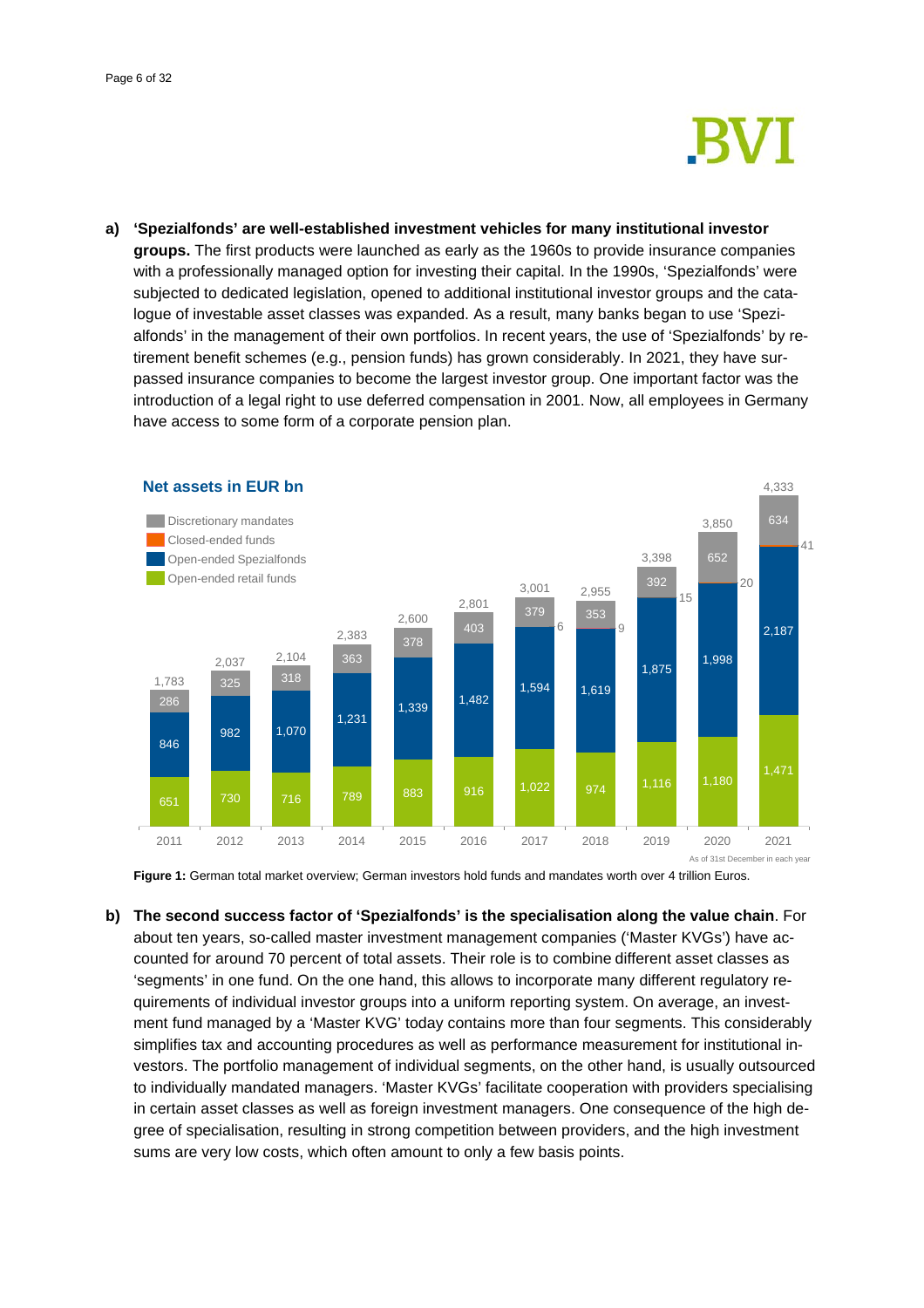



**Figure 2:** Retirement benefit schemes and insurers are the main investors in 'Spezialfonds'.

**c) Third, 'Spezialfonds' are less restrictive in terms of the investment universe than retail funds.** The eligible assets, investment and leverage limits are regulated by German law. Two versions are legally possible. One allows for a very flexible investment universe, as long as the principle of risk diversification is respected. In the original version, the law specifies a catalogue of allowed investment objects (including securities, real estate, and corporate investments) and investment limits. Historically, 'Spezialfonds' held almost exclusively bonds. This has changed somewhat in the context of the low interest rate environment. Nevertheless, 'Spezialfonds' invest conservatively, as their investors often are subject to own regulatory investment restrictions and have to meet pay-out obligations to pension recipients or insurance customers. Bonds continued to account for 58 per cent of all 'Spezialfonds' investments at the end of 2020, according to a TELOS survey.<sup>[6](#page-6-0)</sup> The majority of these are government bonds and covered bonds, which can be considered as particularly low-risk instruments. The share of equities is around 15 percent and is slowly increasing. Especially shares from advanced economies are included in the portfolios. Real estate is the third largest asset class with a share of eleven percent. Real estate in Germany (80 percent of all real estate) and from the office and retail sectors form the basis of real estate funds. According to the TELOS survey, other illiquid asset classes, for example infrastructure investments or private equity, are of great interest to institutional investors – but so far only make up a small part of total assets.

<span id="page-6-0"></span><sup>6</sup> TELOS Spezialfondsmarktstudie 2021, Aktuelle Entwicklungen auf dem Spezialfondsmarkt aus der Sicht von Investoren, https://www.telos-rating.de/web/content/66427?unique=dda1aa2ae72c8eb38ac7434cb705930ae5a1c015&download=true.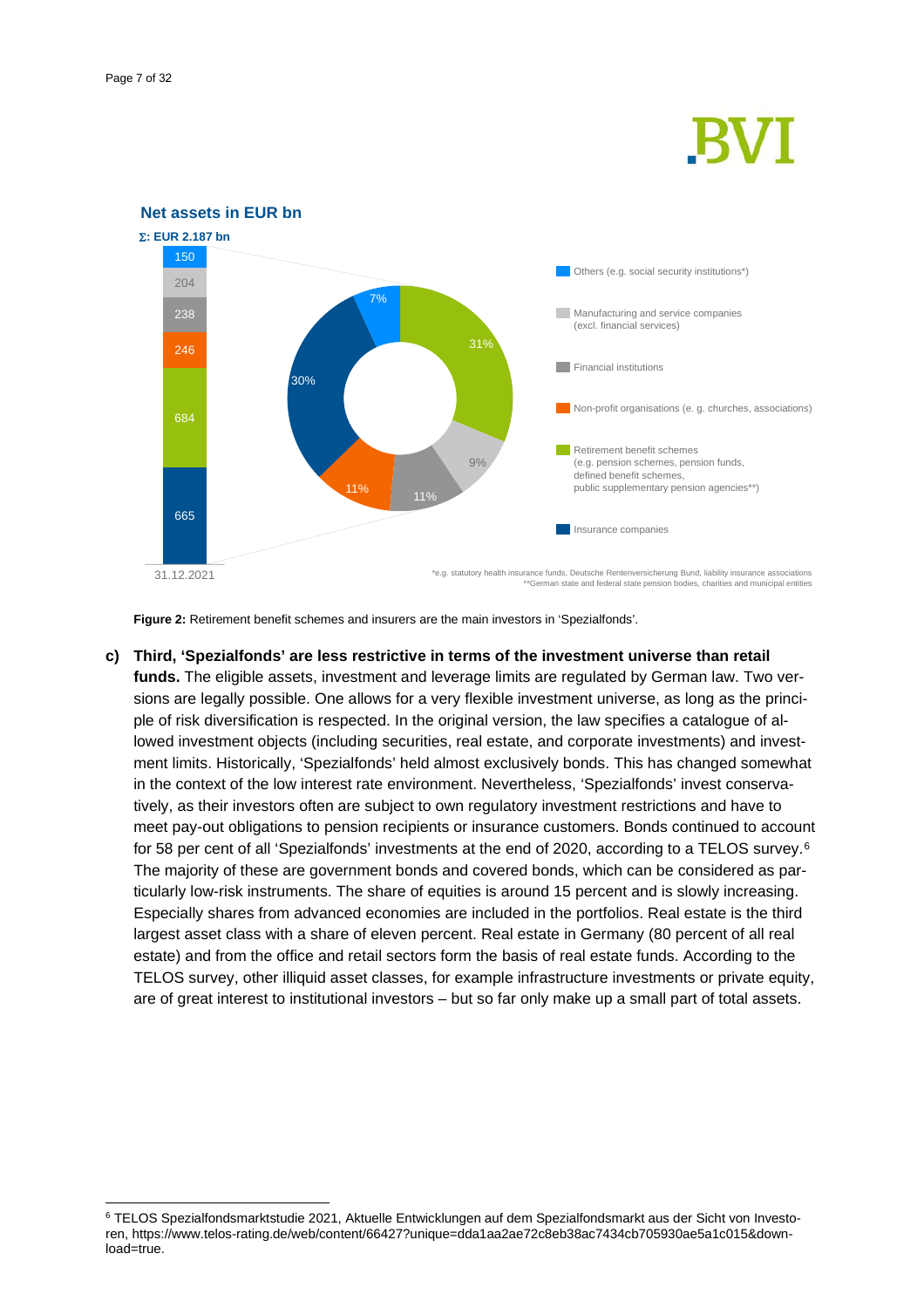## **BVI**



Source: TELOS Spezialfondsmarktstudie 2021 Data as of 31 December 2020





**Figure 4:** Use of leverage in 'Spezialfonds' as of 2020.

Furthermore, according to a survey among BVI members in 2020, only 0.6 per cent of 'Spezialfonds', which together managed EUR 13.9 billion, used leverage on a substantial basis (the exposure of the fund as calculated according to the commitment method under Article 8 of the Delegated Regulation (EU) No 231/2013 exceeds three times its net asset value). This also demonstrates the overall riskaverse investment strategy. In this context, it should also be noted that traditional 'Spezialfonds' with a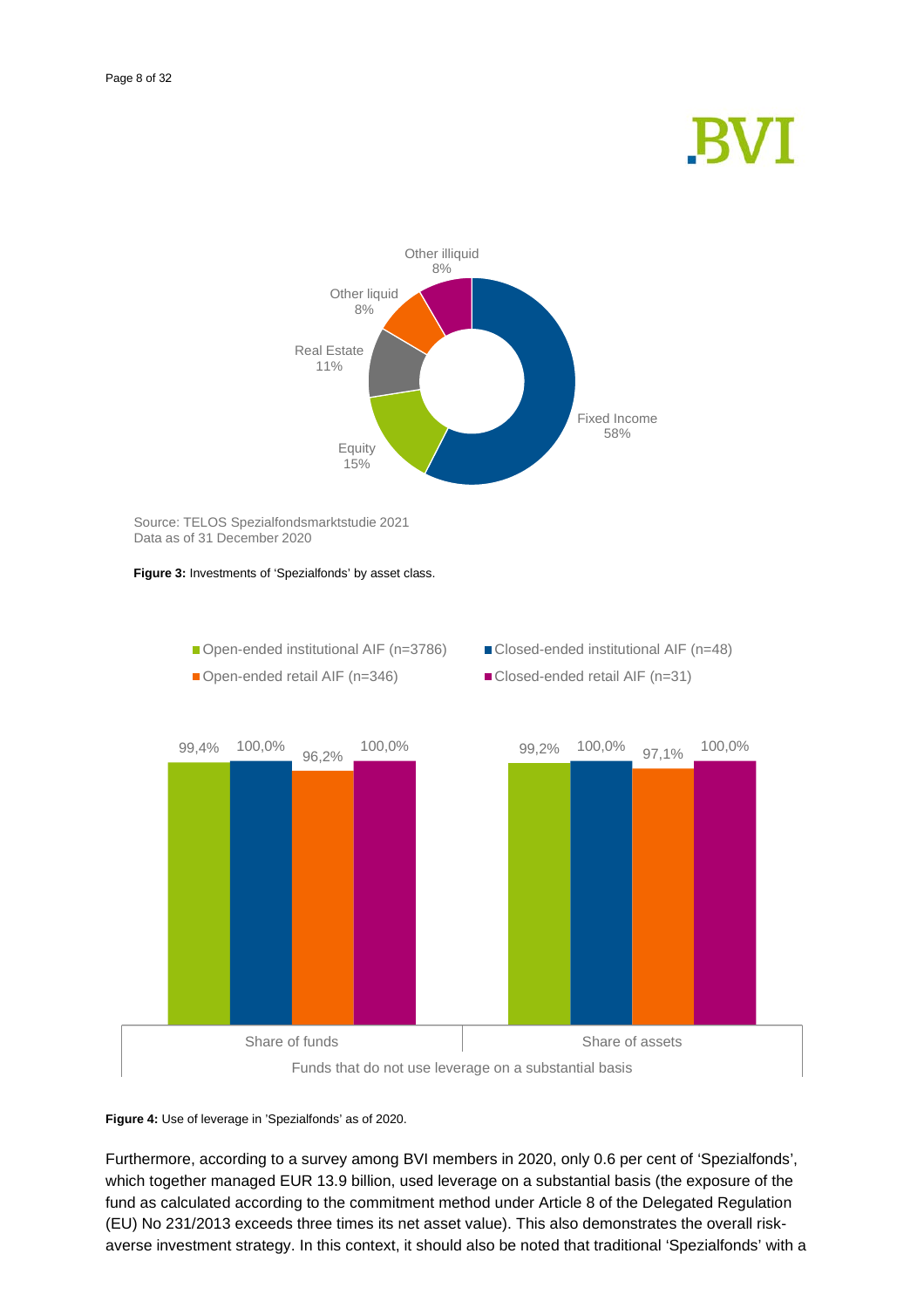

specific catalogue of allowed investment objects have no longer been allowed to use leverage on a substantial basis since August 2021.

#### **2. 'Spezialfonds' investors' behaviour mostly independent from situation in financial markets**

A special characteristic of the 'Spezialfonds' business is the steady inflow of new money, even during difficult market phases. Net inflows have amounted to at least EUR 30 billion in each six-month period for the last ten years. 'Spezialfonds' even recorded inflows in the market turmoils of 2008 and 2011, as well as during the COVID-19 crisis in March 2020. The reason for this is the stable supply of pension contributions and insurance premiums to institutional investors – as well as the particularly long investment horizon of many investors in 'Spezialfonds' (such as insurance companies).

The fact that 'Spezialfonds' investors act conservatively and do not invest cyclically is further illustrated by the following analysis. We have compared monthly net flows (in percent of assets under management) by investor groups since 2000 both to other investor groups, retail fund investors, and the 'Financial Stress Index' (as published by the US Treasury). Of course, this is for illustration purposes only, as we have not carried out a proper econometric analysis. Still, the reported correlations illustrate the (low) level of interconnectedness in the financial system through 'Spezialfonds': **Our core result is that inand outflows of a particular investor group are mostly independent from other groups' behaviour and the current level of financial stress in financial markets. The largest investor group, retirement benefit schemes even invest more when market turmoil increases, and the correlation coefficient for insurance companies and non-profit organizations is close to zero.** These three groups account for 70 percent of total assets under management. Banks and other corporations react slightly pro-cyclical, but still to a lesser degree than retail fund investors:

|                                              |                                    | Retirement<br>benefit<br>schemes | Insurance<br>companies | Non-profit<br>organi-<br>zations | Financial<br>institutions | Manufac-<br>turing and<br>service<br>comp. | Other | Retail<br>funds | Financial<br><b>Stress</b><br>Index<br>(inverted) |
|----------------------------------------------|------------------------------------|----------------------------------|------------------------|----------------------------------|---------------------------|--------------------------------------------|-------|-----------------|---------------------------------------------------|
|                                              | Retirement benefit schemes         | 1,00                             |                        |                                  |                           |                                            |       |                 |                                                   |
| Spezial-<br>fonds by<br>investor<br>category | Insurance companies                | 0,05                             | 1,00                   |                                  |                           |                                            |       |                 |                                                   |
|                                              | Non-profit organizations           | 0,07                             | 0,09                   | 1,00                             |                           |                                            |       |                 |                                                   |
|                                              | <b>Financial institutions</b>      | 0,03                             | $0,08 -$               | 0,07                             | 1,00                      |                                            |       |                 |                                                   |
|                                              | Manufacturing and service comp.  - | 0,02                             | $0,08 -$               | 0,03                             | 0,02                      | 1,00                                       |       |                 |                                                   |
|                                              | Other                              | 0,05                             | 0,14                   | 0,09                             | 0,04                      | 0,15                                       | 1,00  |                 |                                                   |
| For com-                                     | <b>Retail funds</b>                | 0,24                             | 0,17                   | 0,06                             | 0,09                      | 0,21                                       | 0,08  | 1,00            |                                                   |
| parison                                      | Financial Stress Index (inverted)  | 0,22                             | 0,02                   | 0,04                             | 0,19                      | 0,23                                       | 0,03  | 0,29            | 1,00                                              |

Figure 5: Correlation of monthly net flows by investor category in percent of total assets.

#### **Box 1**

#### **Example[7:](#page-8-0) Stabilizing Effect of the Insurance Industry as 'Spezialfonds'-Investors**

One of the main investors in 'Spezialfonds' in Germany is the insurance industry. At the end of 2020, insurers had invested around one-third of their total capital investments of EUR 1,835 billion in 'Spezialfonds'. Insurers as 'Spezialfonds'-Investors act with a long-term perspective. They provide their customers with products that offer risk protection and long-term guarantees, and at the same time have predictable cash flows that enable them to invest assets on a permanent basis.

<span id="page-8-0"></span><sup>7</sup> Remarks from Gesamtverband der Deutschen Versicherungswirtschaft e. V. (GDV), Berlin.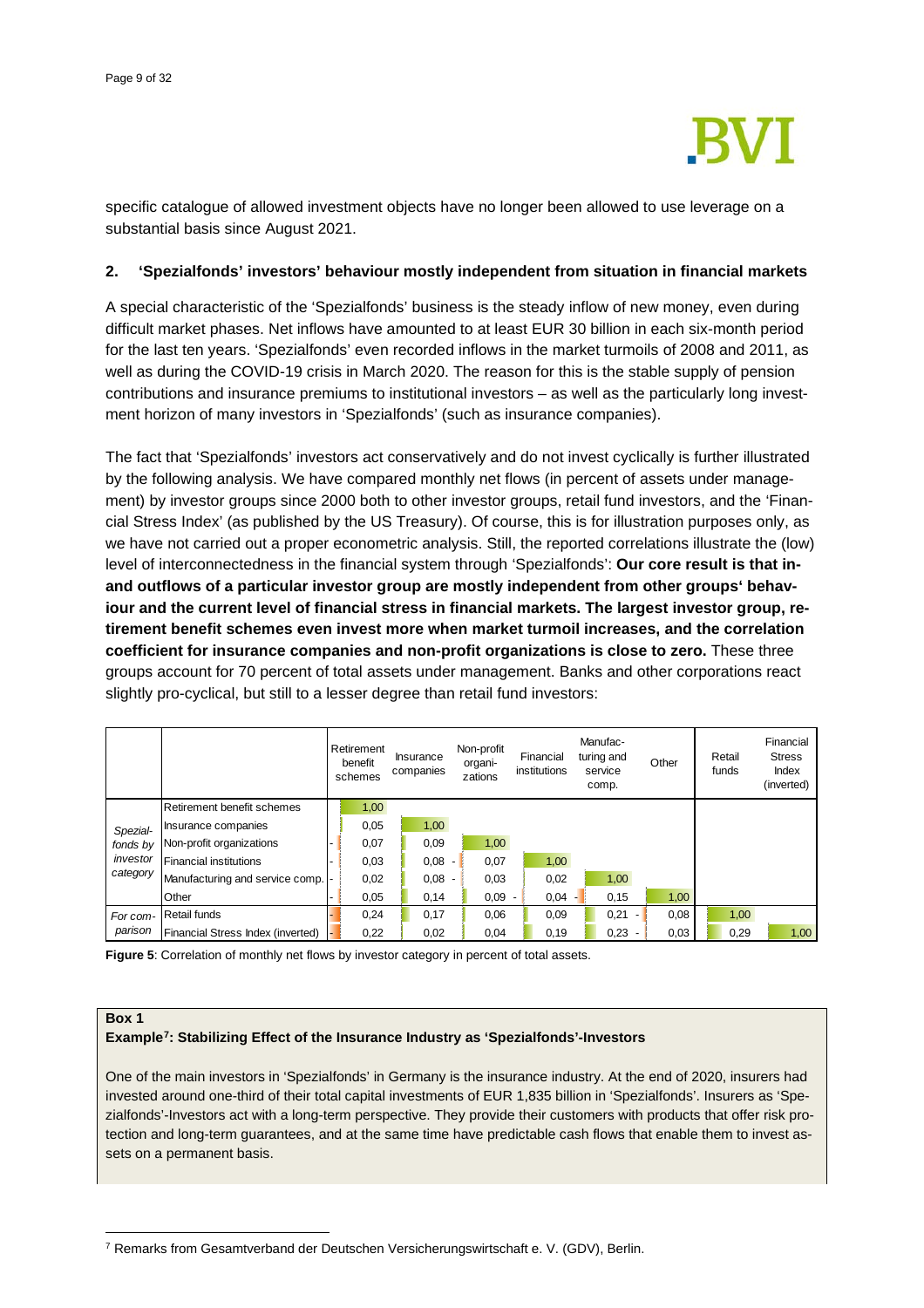

Insurers' investments are essentially determined by business model-specific requirements. An integral part of investment and risk management is comprehensive asset-liability management, which aligns investment and contractual obligations on the liability side. Due to the often-long-term nature of their contractual obligations, insurers choose long time horizons for their investments. The steady inflow of funds in the form of insurance premiums to be paid by policyholders, current capital gains and regularly maturing securities - in combination with the long-term orientation of investments resulting from the business model - have a stabilising effect on the financial markets.

Unlike other players in the financial markets, insurers do not reallocate or rebalance their investments frequently. In view of the decline in interest rates over the years, insurers have adjusted their allocation and moderately increased alternative investments that still generate adequate returns. Due to the still conservative extent of these reallocations, which also take place over a comparatively long period of several years, there is no evidence of short-term pro-cyclical action in insurers' investments, but merely an adjustment of investment management to the long-term trend of falling interest rates and risk premiums. Moreover, demand for insurance coverage is also relatively independent of economic fluctuations and proves to be robust even in times of crisis, so that no relevant short-term cash outflows result from this. Neither in the year of the global financial crisis in 2008 nor in the course of the COVID-19 crisis were there any significant cancellation rate increases. For example, with regard to the mar-ket turmoil at the beginning of the crisis, the German Bundesbank attested in its Financial Stability Report 2020<sup>[8](#page-9-0)</sup> that German insurers had a stable liquidity situation and acted countercyclically on the financial markets in the first quarter of 2020 (tending to buy securities whose risk premiums had risen). According to the Bundesbank, insurers are thus likely to have 'contributed to stabilizing the financial markets.

Also, the influence of the interest rate level on the cancellation rate has also proved to be very limited in German life insurance in the past.

To conclude, for the German insurance industry, there are no indications so far that - under certain conditions, such as in crisis situations - there is a risk of same-direction portfolio reallocations that could exacerbate a decline in the prices of affected assets and thus amplify potential systemic risks.

#### **3. 'Spezialfonds' did not propagate market stress through their investment decisions during the COVID-19 crisis.**

A second potential way in which 'Spezialfonds' may be interconnected (thus having the potential for the propagation of market stress) is through their investment, or indeed lack of divestment, decisions during periods of financial stress. As already indicated in above observations, even in March 2020, when volatility was particularly high due to widespread fears related to the COVID-19 pandemic, open-ended 'Spezialfonds' reached net inflows of more than EUR 9 billion. This equated to 0.5 percent of total assets at that time (EUR 1.9 trillion). Against the background of the unfolding crisis, fund managers altered the asset allocation of 'Spezialfonds' – but only moderately. According to figures collected by Deutsche Bundesbank, they built up cash holdings by EUR 26 billion (increasing their share is the asset mix from 3.8 to 5.6 percent). Bonds accounted for 52.7 percent at the end of March 2020, which is exactly the same share as in the previous month. However, the value of equity held fell by EUR 40 billion (equating to a reduction in total AuM from 13.1 to 11.7 percent). A large part of this effect can be explained by declining asset prices rather than actual divestments, though. After all, the MSCI World IMI fell by more than 14 percent in March 2020. The available data on investment decisions of 'Spezialfonds' managers therefore indicate pro-cyclical, but moderate changes in the asset mix.

<span id="page-9-0"></span><sup>8</sup> https://www.bundesbank.de/resource/blob/847060/f947755bc93877a2ca3f33169b3175e1/mL/2020-finanzstabilitaetsbericht-data.pdf.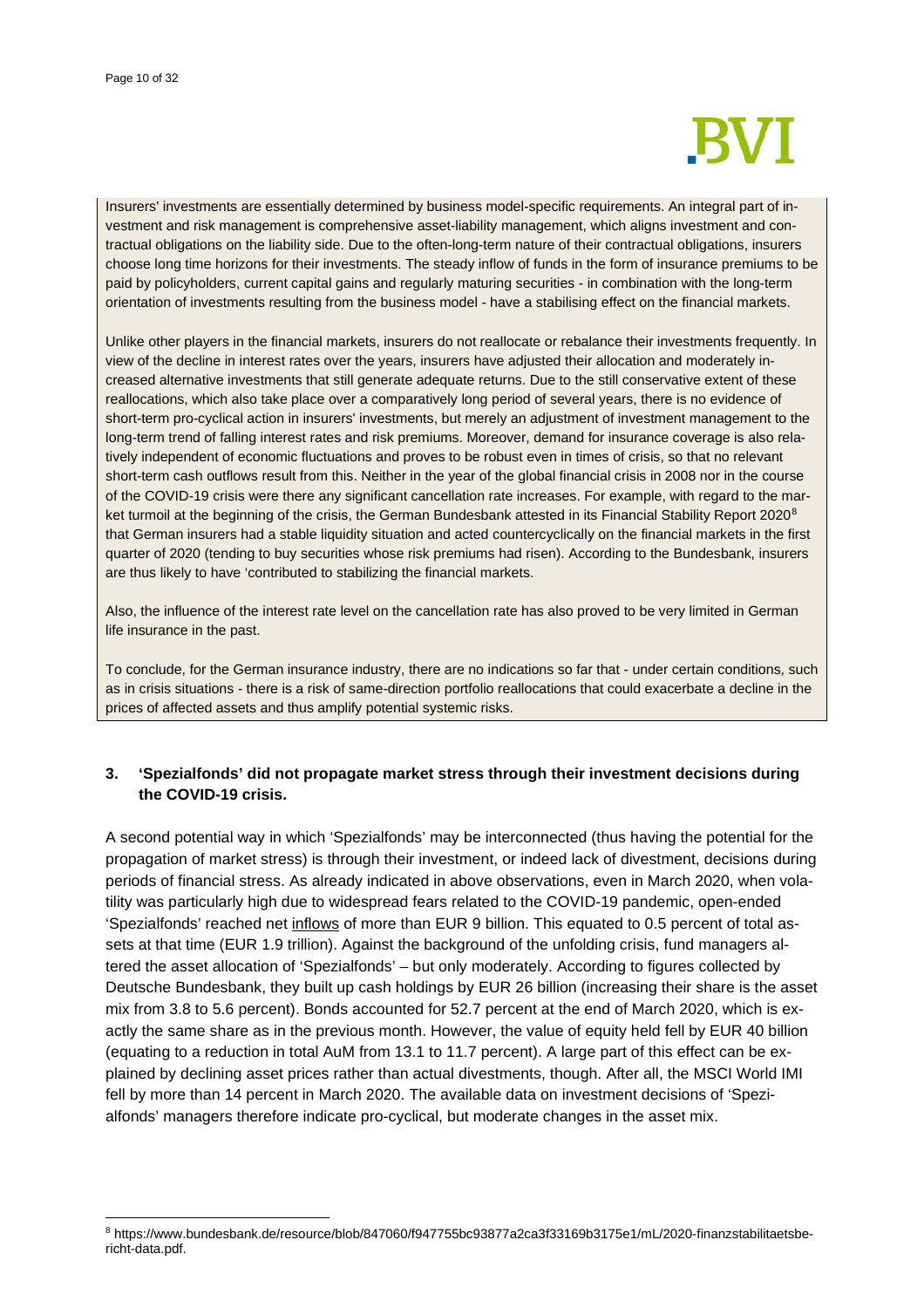## KV I





#### **II. The drivers of liquidity imbalances in bond markets (demand and supply sides) and their implications for systemic risk.**

#### **1. Market illiquidity and implications for asset managers assessed by the ESRB**

The sharp drop in prices observed at the start of the COVID-19 pandemic in March 2020 was accompanied by significant outflows from some investment funds and a deterioration in the liquidity of financial markets. While market conditions have stabilised, the European Systemic Risk Board (ESRB) was concerned that investment funds will face further redemption pressure if the macroeconomic outlook deteri-orates more than it was expected. The ESRB therefore issued a Recommendation<sup>[9](#page-10-0)</sup> requesting the European Securities and Markets Authority (ESMA), in consultation with national supervisors, to assess the risks of funds that invest significantly in corporate bonds and real estate. In particular, supervisors should analyse possible future adverse shocks, taking into account potential significant redemptions, redemption frequency, leverage and any uncertainties in the valuation of these rather illiquid assets. The ESRB also expects to hear whether there is a need for additional action in relation to these funds (e.g., further guidance on the use of liquidity management tools or on how to deal with the valuation of assets in the crisis). The Recommendation also highlights the specific regulatory framework for UCITS and AIFs, which already contains strict risk and liquidity management requirements. With this initiative, the ESRB wants to ensure that supervisors are prepared for possible new crises. The measures are part of the ESRB's priorities for dealing with systemic risks in the crisis, with a focus on financial market liquidity and the impact on asset managers.

In addition, the ESRB calls in a statement<sup>[10](#page-10-1)</sup> for fund managers to use liquidity management tools, especially for funds that invest in less liquid assets or assets that become temporarily illiquid and have short redemption periods. This is because these tools could help mitigate the dynamics of first-mover advantage and the risk of distress selling.

<span id="page-10-0"></span><sup>9</sup> Remarks from Gesamtverband der Deutschen Versicherungswirtschaft e. V. (GDV), Berlin.

<sup>9</sup> https://www.bundesbank.de/resource/blob/847060/f947755bc93877a2ca3f33169b3175e1/mL/2020-finanzstabilitaetsbericht-data.pdf.

ation200514\_ESRB\_on\_liquidity\_risks\_in\_investment\_funds~4a3972a25d.en.pdf.

<span id="page-10-1"></span><sup>&</sup>lt;sup>10</sup> ESRB, Use of liquidity management tools by investment funds with exposures to less liquid assets, available under the following link: https://www.esrb.europa.eu/home/search/coronavirus/shared/pdf/esrb.publicstate-

ment200514\_on\_the\_use\_of\_liquidity\_management\_tools\_by\_investment\_funds\_with\_exposures\_to\_less\_liquid\_assets.en.pdf.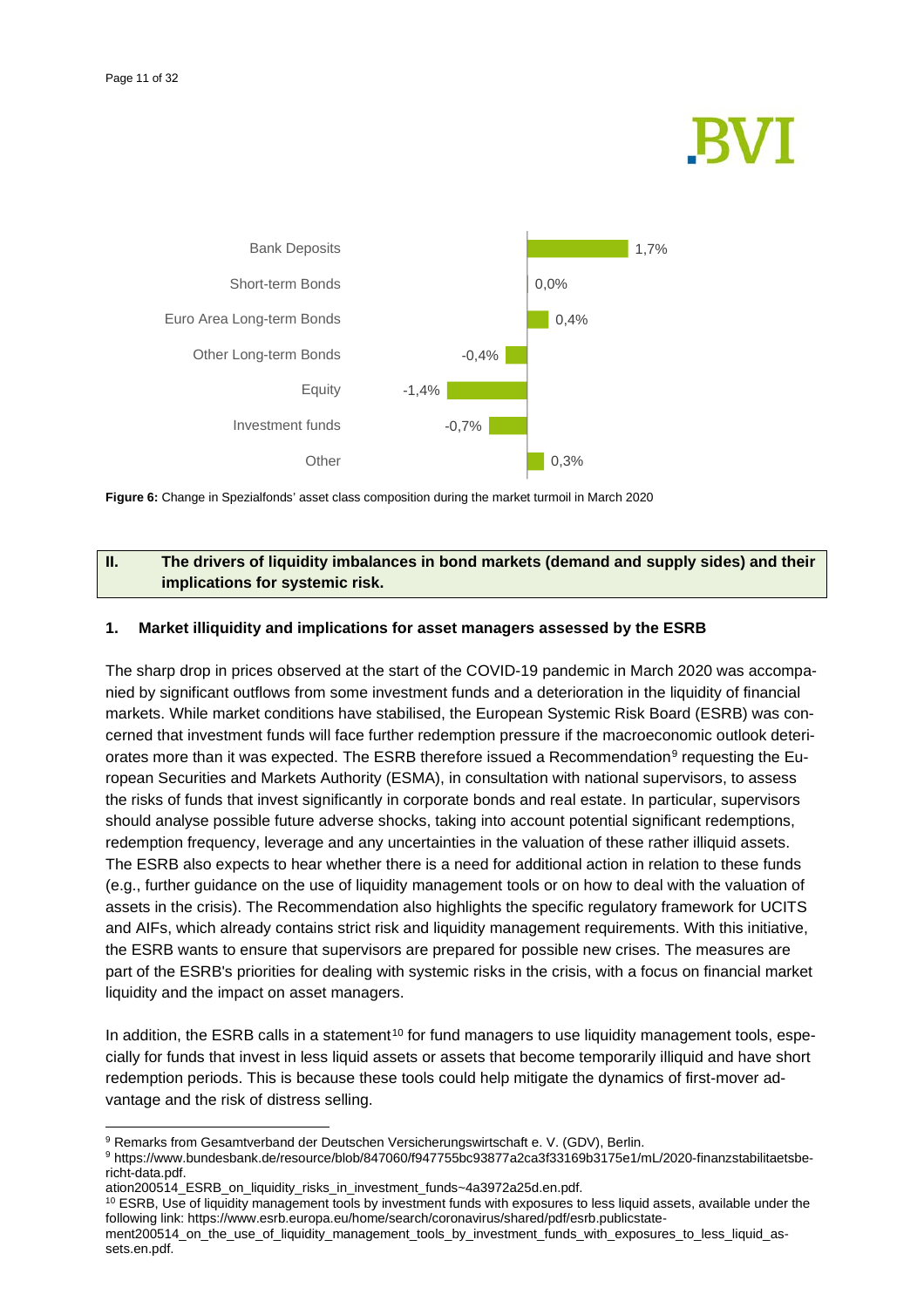

#### **2. Main results of ESMA's analyses in 2020 and the follow-up in 2022.**

ESMA has published a report<sup>[11](#page-11-0)</sup> analysing how funds investing in real estate and corporate bonds could react to future liquidity and valuation shocks. Most important findings from the COVID-19 crisis: **The funds exposed to corporate debt and real estate funds under review overall managed to adequately maintain their activities when facing redemption pressures and/or episodes of valuation**  uncertainty. ESMA confirms this finding in its current press release<sup>[12](#page-11-1)</sup> as the result of a further evaluation of a supervisory engagement with investment funds together with National Competent Authorities (NCAs). **The new results in 2022 show that the funds included in the scope of the analysis do not pose any substantial risk for financial stability.**

However, the report published in 2020 also points to shortcomings that need to be addressed to better prepare these funds for future market turbulence. In particular, the results should be interpreted with caution the redemption shock associated with the COVID-19 crisis was concentrated in a short period of time, amid significant intervention by governments and central banks to support the markets. In addition, some funds exhibited potential liquidity mismatches due to their potential liquidity mismatches that should be addressed. This is particularly the case for funds that invest in asset classes that are inherently illiquid and, at the same time, have a combination of high redemption frequency and short notice periods. Similarly, ESMA also points out that any concerns in the valuation of individual assets (particularly in real estate funds) have become apparent and the crisis could have a greater impact in the longer term. Furthermore, real estate funds do not often adopt special management tools. Against this background, fund managers authorised under the UCITS and AIFM Directives should increase their sensitivity to possible future adverse shocks that could lead to a deterioration in financial market liquidity and valuation uncertainty.

ESMA envisages the following five priority action areas for this purpose: (1) ongoing supervision of the alignment of the funds' investment strategy, liquidity profile and redemption policy, (2) ongoing supervision of liquidity risk assessment, (3) reporting on the liquidity profile of the funds, (4) increasing the availability and use of liquidity management tools, and (5) supervision of valuation processes in a context of valuation uncertainty. From a financial stability perspective, ESMA considers that these measures reduce the risk and the impact of collective selling by funds on the financial system. While the overall degree of compliance is satisfactory in the evaluation in 2022, ESMA also highlights some room for improvement and continued monitoring, especially on the liquidity stress testing and valuation of less liquid assets. Many NCAs reported that management companies were able to manage episodes of valuation uncertainty in March 2020 and that they have not identified any strong valuation issue for the funds in the scope of the exercise.

ESMA will continue to monitor this risk through regular assessments of the resilience of the fund sector. In addition, ESMA adopts the ESRB's recommendations on liquidity and leverage of funds and points out that under the UCITS and AIFMD all liquidity management tools should be made available.

<span id="page-11-0"></span><sup>11</sup> ESMA, Report, Recommendation of the European Systemic Risk Board (ESRB) on liquidity risk in investment funds, 12 November 2020, Ref. ESMA34-39-1119, available under the following link: https://www.esma.europa.eu/sites/de-<br>fault/files/library/esma34-39-1119-report\_on\_the\_esrb\_recommendation\_on\_liquidity\_risks\_in\_funds.pdf.

<span id="page-11-1"></span> $12$  ESMA, press release, published on 30 March 2022, available under the following link: https://www.esma.europa.eu/pressnews/esma-news/esma-and-ncas-find-room-improvement-in-funds%E2%80%99-liquidity-stress-testing.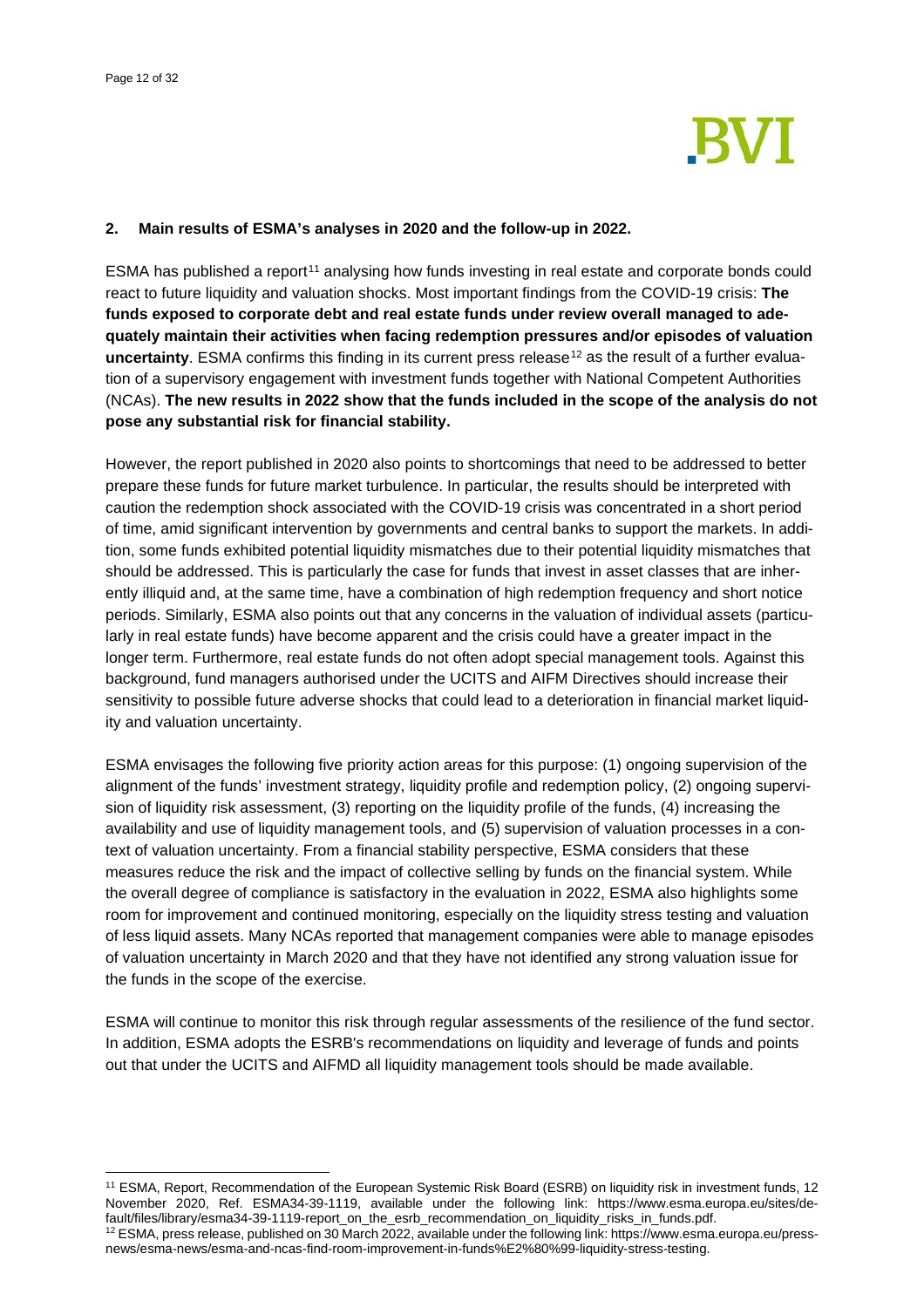

#### **3. German fund industry sets standards in using liquidity management tools in open-ended investment funds for retail investors.**

Germany had already introduced holding and notice periods for open-ended real estate funds for retail investors years ago. Investors of open-ended retail real estate funds are not allowed to redeem their units on short notice: a minimum holding period of 24 months and a notice period of twelve months apply. In addition to the strict risk and liquidity management requirements of the AIFMD, these rules have proven to be tools for liquidity management not only during the COVID-19 crisis. Therefore, they are suitable to be used as a model for possible new EU regulation.

Alongside swing pricing and notice periods, redemption restrictions complement the existing toolbox for German open-ended funds investing in securities such as UCITS since March 2020. They serve to reduce systemic risks and protect investors, even though their rights may exceptionally be restricted in difficult market situations and help to avoid the use of the sharpest tool of all, fund closure. Institutional investors and fund-of-funds managers can also benefit from this.

#### **Box 2**

#### **German practical guidance on gating**

Together with the German banking industry, we have published a practical guidance<sup>[13](#page-12-0)</sup> on the implementation of redemption restrictions (gating) for open-ended securities funds (especially UCITS). The guidance considers the entire process chain: from the management company to the depositary, to the custodians. The 'pro-rata solution with expiry of the residual order' developed for the German market is also permissible in France<sup>[14](#page-12-1)</sup>. We consider this solution to be forward-looking, even though the Luxembourg supervisory authority<sup>[15](#page-12-2)</sup> has not yet recognised this approach. In an intensive exchange with all parties involved, we have succeeded in setting up a pragmatic and, for the first time in the EU, automated process for the mass business of open-ended retail funds.

#### **4. Liquidity transformation: BVI redemption analysis of German open-ended retail funds.**

Analysis of the German open-ended retail investment fund market shows that investment management companies for the most part can manage liquidity risks to fulfil daily redemptions of fund units. Moreover, it is important to state that liquidity management depends on the types of assets, investors, investment strategies, markets, and possible national legal restrictions for using liquidity management tools.

In 2010, BVI assessed the issue of liquidity management for different kinds of securities funds such as equity, bond, or mixed funds. In 2015/2016, BVI broadened the approach to open-ended real estate funds. In a nutshell, evidence based on historical data showed that a liquidity ratio of 20 per cent can be considered as a robust prerequisite to fulfil redemption requests. These results (cf. overview of BVI redemption analysis, **Annex**) were obtained using on the following process:

The management company compares the liquidity ratio of the fund with determined changes of outflows based on historical BVI statistical data for the relevant fund's category. If the liquidity ratio of the fund is higher than the ratio of short-term outflows, in principle, the fund is protected from liquidity shortfalls.

<span id="page-12-0"></span><sup>&</sup>lt;sup>13</sup> Available under the following link: https://www.bvi.de/fileadmin/user\_upload/Regulierung/Branchenstandards/Praxisleitfaden\_R%C3%BCcknahmebeschr%C3%A4nkung/211230\_redemption\_gates\_practical\_guidance\_BVI-DK\_final.pdf <sup>14</sup> AMF, Conditions for setting up redemption gate mechanisms, Instruction DOC-2017-05, applicable from 15 March 2017, available under the following link: https://www.amf-france.org/en/regulation/policy/DOC-2017-05.

<span id="page-12-2"></span><span id="page-12-1"></span><sup>&</sup>lt;sup>15</sup> CSSF, Circular IML 91/75 as amended by Circulars CSSF 05/177 and CSSF 18/697, Luxembourg, 21 January 1991, available under the following link: https://www.cssf.lu/wp-content/uploads/iml91\_75.pdf.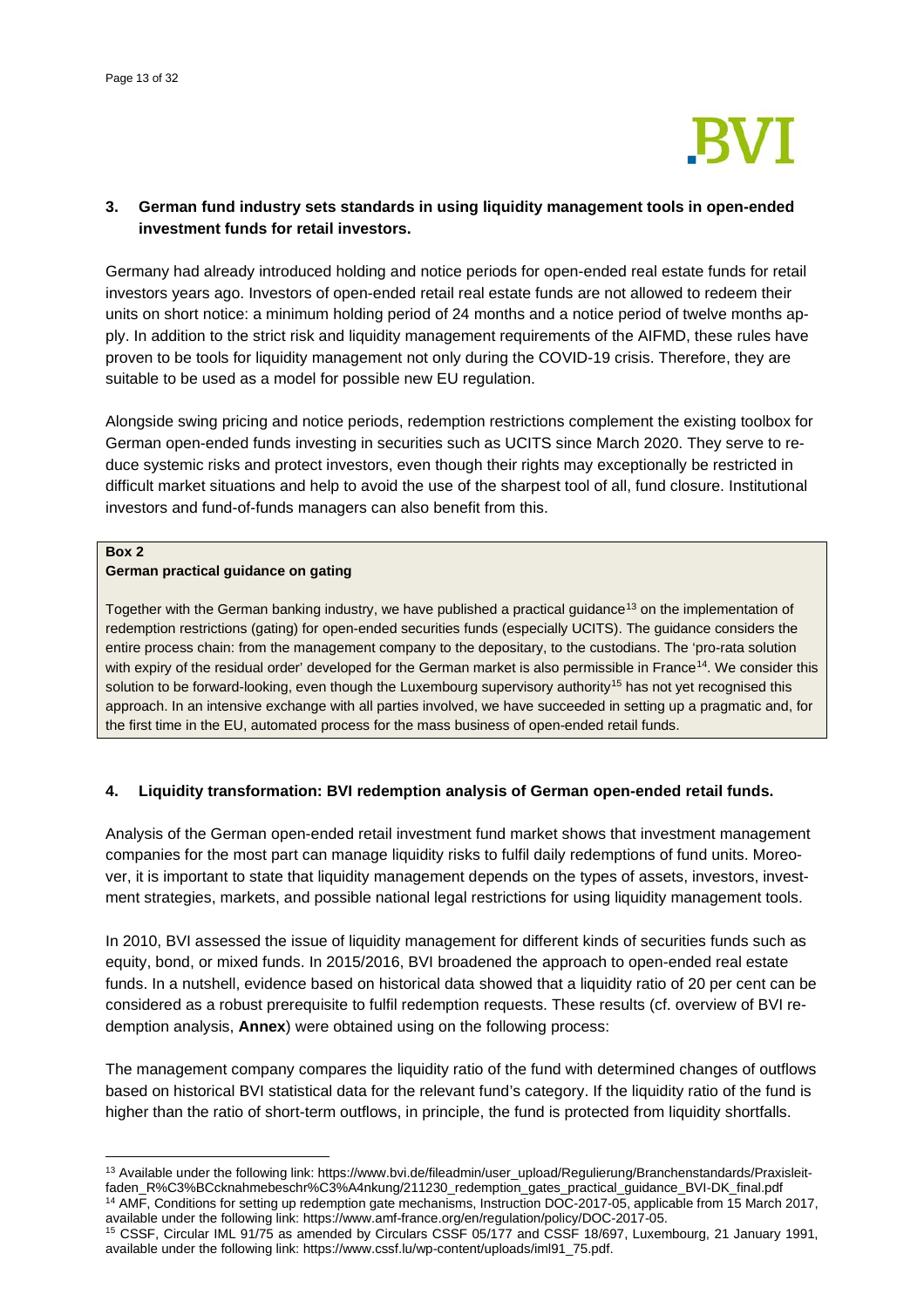

However, if the liquidity ratio is lower than the ratio of short-term outflows, the management company should assess further aspects which imply further possibilities for action (such as analyses of the historical short-term outflows of the specific fund, analyses of the current unit holder structure, assessment of the expected future short term outflows, special borrowing facilities etc.).

- **Determination of the liquidity ratio of the fund:** As a first step, the management company assesses weather the assets in which the investment fund is invested are liquid or not, resp. evaluates the degree of liquidity. Then it determines the liquidity ratio of the fund as the ratio between the value of the liquid assets and the net asset value of the fund (NAV). This process is also in line with the current requirements of the AIFMD<sup>[16](#page-13-0)</sup> according to which the manager is obliged to maintain a level of liquidity in the investment fund appropriate to its underlying obligations, based on an assessment of the relative liquidity of the investment fund's assets in the market, taking account of the time required for liquidation and the price or value at which those assets can be liquidated, and their sensitivity to other market risks or factors.
- **Outflows of the fund resulting from redemptions of units:** The assessed liquidity ratio of the fund then should be compared to the average redemption situation of the relevant fund category ascertained on a historical basis. For this purpose, BVI has conducted statistical evaluations based on the BVI investment fund statistics between 2003 and 2015 (based on over 7,100 retail funds and monthly cumulative changes of the funds' outflows).

As a result, significant redemptions of more than 20 percent of the NAV monthly occurred in 2 to 4 percent of all samples, depending on fund categories such as equity funds, bond funds and mixed funds. Many of these cases can be explained by exceptional market conditions or movements (e.g., times of crisis, collection of profits etc.). **After the financial crisis of 2008, management companies funded nearly all outflows without the use of additional liquidity management tools**.[17](#page-13-1)

BVI subjected the biggest outflows identified for different fund types to analysis of another random sam-ple<sup>[18](#page-13-2)</sup> to gather insights regarding the liquidity needed daily. The significant outflows focus on very few days within a month (3.7 days on average) and occur selectively. They relate to occurrences which were known beforehand (e.g., money market funds which are used for liquidity management by the management company itself: foreseeable need of liquidity etc.). The liquidity needed daily in case of significant outflows amounted to 18 percent on average within the new random sample. These results support those gathered from the data collected monthly only.

#### **In summary, when looking back to the post-crisis scenario after 2008, significant outflows first increased and later decreased slightly in open-ended retail investment funds, but not to the precrisis level. However, the average levels of significant net outflows did not change over time.**

Over time, we can also see that open-ended retail funds with an investment focus on corporate bonds saw net outflows in March 2020. However, these have stabilised again overall.

- <sup>16</sup> Cf. Article 47(1)(a) of the Delegated Regulation (EU) No 231/2013.<br><sup>17</sup> The exceptions apply to 16 open-ended real estate funds (OREF) and 13 securities funds (e.g., funds of OREF, bond funds and former money market funds (MMF) featuring ABS and CDS).
- <span id="page-13-2"></span> $18$  67 cases.

<span id="page-13-1"></span><span id="page-13-0"></span>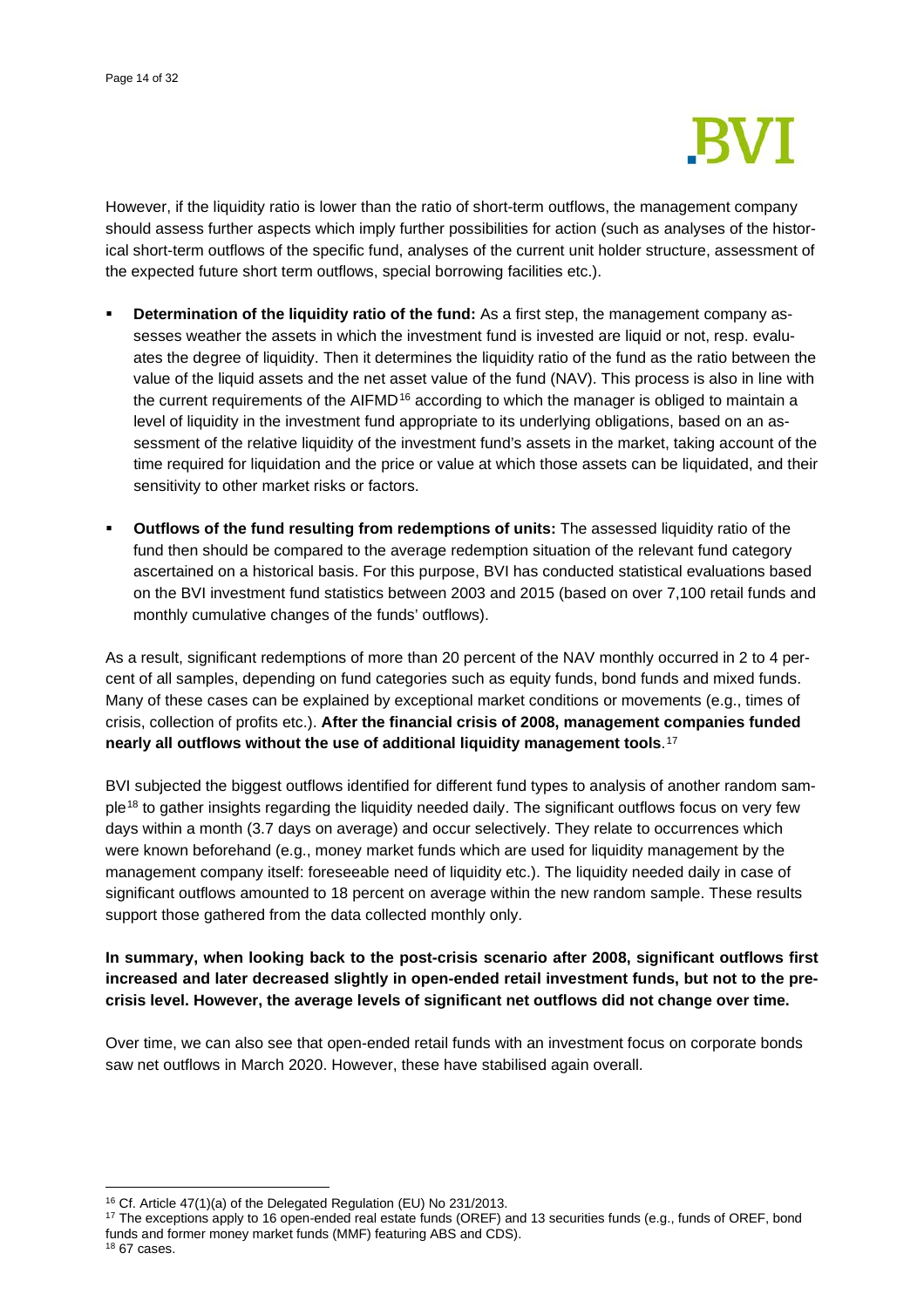



**Figure 7**: Net flows into corporate bond UCITS by German investors in EUR billions

#### **Box 3 Proposal for a Consolidated Tape**

As representatives of the German buy-side, we are pleased to see an ambitious push from the European Commission to put in a place a consolidated tape (CT) for market data which includes non-equity instruments (bonds). The functioning of the of market for non-equity instruments could benefit from the higher level of transparency. The CT could further strengthen the ability of both institutional investors and retail investors who trade via brokers to improve their trading process and best execution by providing them with immediate access to trading activity, liquidity, and price. The visibility of pre- and post-trade information means that investors would get to see prices and liquidity before they make decisions, ensuring that they can invest efficiently and cost-effectively and enabling them to achieve best execution. Thus, the role of the proposed CT and its impact on market liquidity should be considered in the future.

#### **III. Data and analytical tools to enhance NBFI risk assessment and monitoring, including tools to analyse the behaviour of complex systems (e.g., network theory).**

#### **1. Management of inherent financial risks is an integral part of the internal risk control system.**

Investment funds are financial products which inherently involve financial risks. While asset managers are obliged to inform their investors about investment strategies and risk profiles of investment funds according to strict transparency requirements including fees, redemption terms and suspension, the decision of the investor to invest in the fund is taken according to his own assessment of risk. To minimise the risks of the managed funds (including the risk of underperformance), strict risk management requirements including setting of limits and stress testing to the relevant financial risk of the managed funds apply. That process involves performing strict liquidity management including definition of liquidity risk limits and liquidity stress tests, in both normal and stressed market conditions, for each individual fund. It is of utmost importance that managing financial risks needs to be observed in the overall context of the individual fund's portfolio including the investment objective, the investment instrument and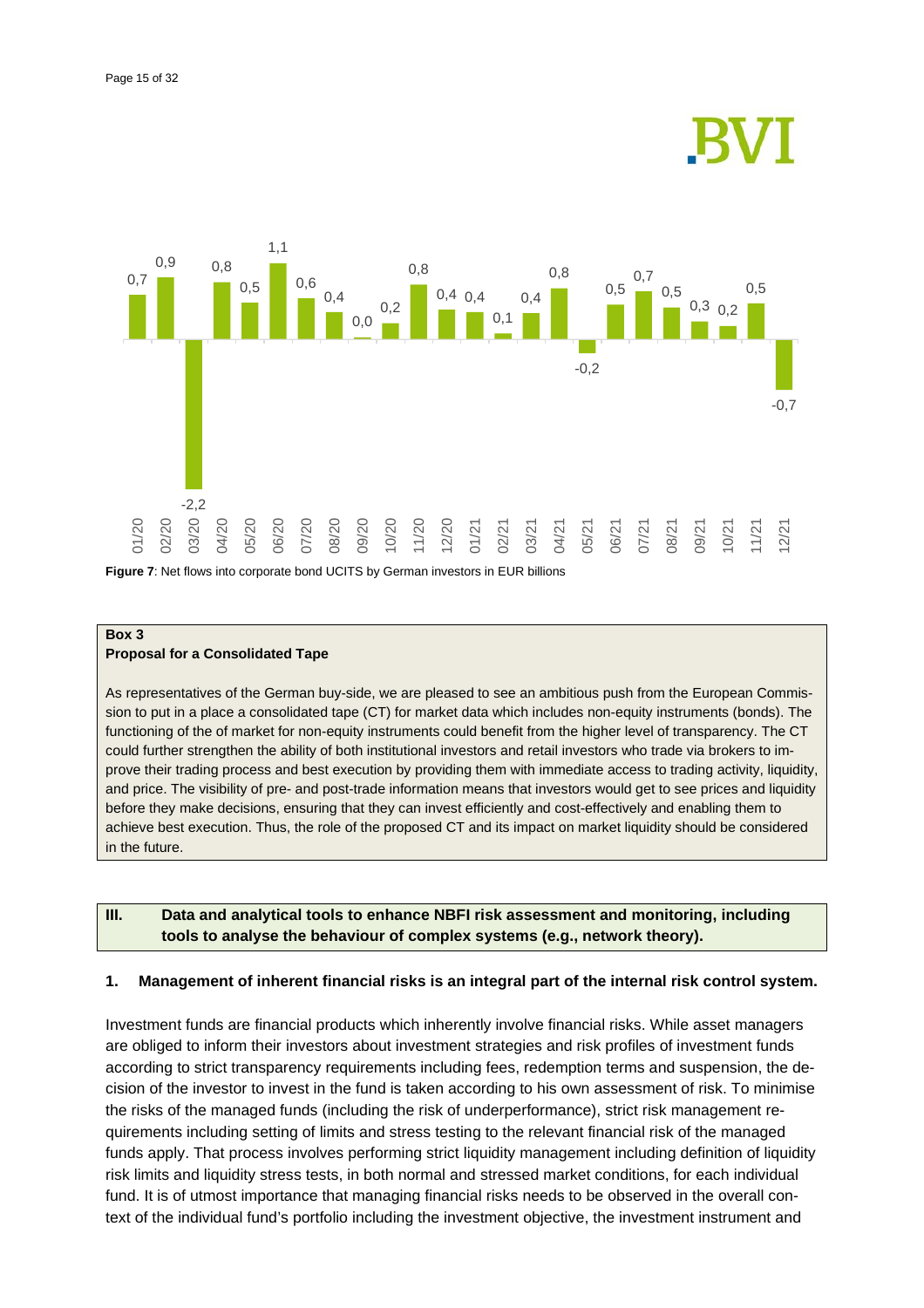

redemption terms. All these issues have a different effect on the riskiness of the funds' portfolio and give asset managers the flexibility to react depending on current and potential market conditions.

#### **2. Operational risks of asset managers are already covered by own funds.**

Own capital is only needed to ensure that the operational and potential professional liability risks are appropriately covered. That includes risks resulting from asset managers' activities such as damage or loss caused by staff members, events resulting from negligent actions, errors or omissions, failure to prevent, by means of adequate internal control systems or fraudulent behaviour within the organisation. It is clarified under the AIFMD that losses incurred because an investment has lost value as a result of adverse market conditions should not be qualified as a potential professional liability risk and, therefore, not be covered by own capital of the asset manager. It is required by law that money market funds shall not receive external support such as purchase by a third party of units or shares of the MMF to provide liquidity to the fund. Regarding the German asset management sector, our members provide us on a voluntary basis with data on losses deriving from operational risk occurrences.

BVI has been maintaining an operational risk database for its members since 2004 (so called BVI's Operational Risk Database statistics). At present, 39 companies participate in this project. They represent 2.4 trillion Euros in net fund assets and 85 per cent of the German market (measured by the funds launched in Germany according to the German Investment Act). The trigger was the operational risk catalogue established with Basel II in the banking sector, which BVI has adapted to the requirements of the fund industry to collect structured and standardised data on loss events. It helps to avoid or reduce future losses by providing information on the type and probability of certain loss events. The exchange across competitor boundaries has the advantage of drawing attention to risks that may not have been recognised by firms as such until now. The use of the database for operational risks is subject to high security precautions: Documenting loss events in the database is limited to a few authorised addresses per participating company. These addresses only have access to the data of their own company and receive quarterly anonymised evaluations from BVI on all loss events of all participants.

The evaluation of our statistics considers loss events from an amount of EUR 1,000. The data is collected qualitatively and quantitatively and covers the topics of 'organisation' (nine business areas/organisational units), 'causes' and 'events'. The latter two are divided into three hierarchical levels with a total of 49 and 92 characteristics respectively.

According to our experience based on the BVI's Operational Risk Database statistics, operational risks materialising in our membership amount to about EUR 78,000 on average per year and case and over a period of the least five years. The highest reported individual loss in the period under consideration was EUR 5.1 million (from 2019, based on an accounting error). The vast majority of events is attributed to personnel (in general, staff errors were the cause of four out of five claims in a management company). This includes, for example, incorrect orders or controls. Other losses were process-related and technical causes.

These data show that the existing own fund requirements are appropriate to cover operational risks that could occur in providing asset management and investment services. Therefore, the own fund requirements of the UCITS Directive and the AIFMD are already designed to cover such losses. Moreover, in a context of continued investor inflows and growth of the asset management sector, it is self-explanatory that growth of professional liability risks is continuing to be proportionate. The increase of own capital of asset managers, observed in the current practice, is therefore due to cover increased professional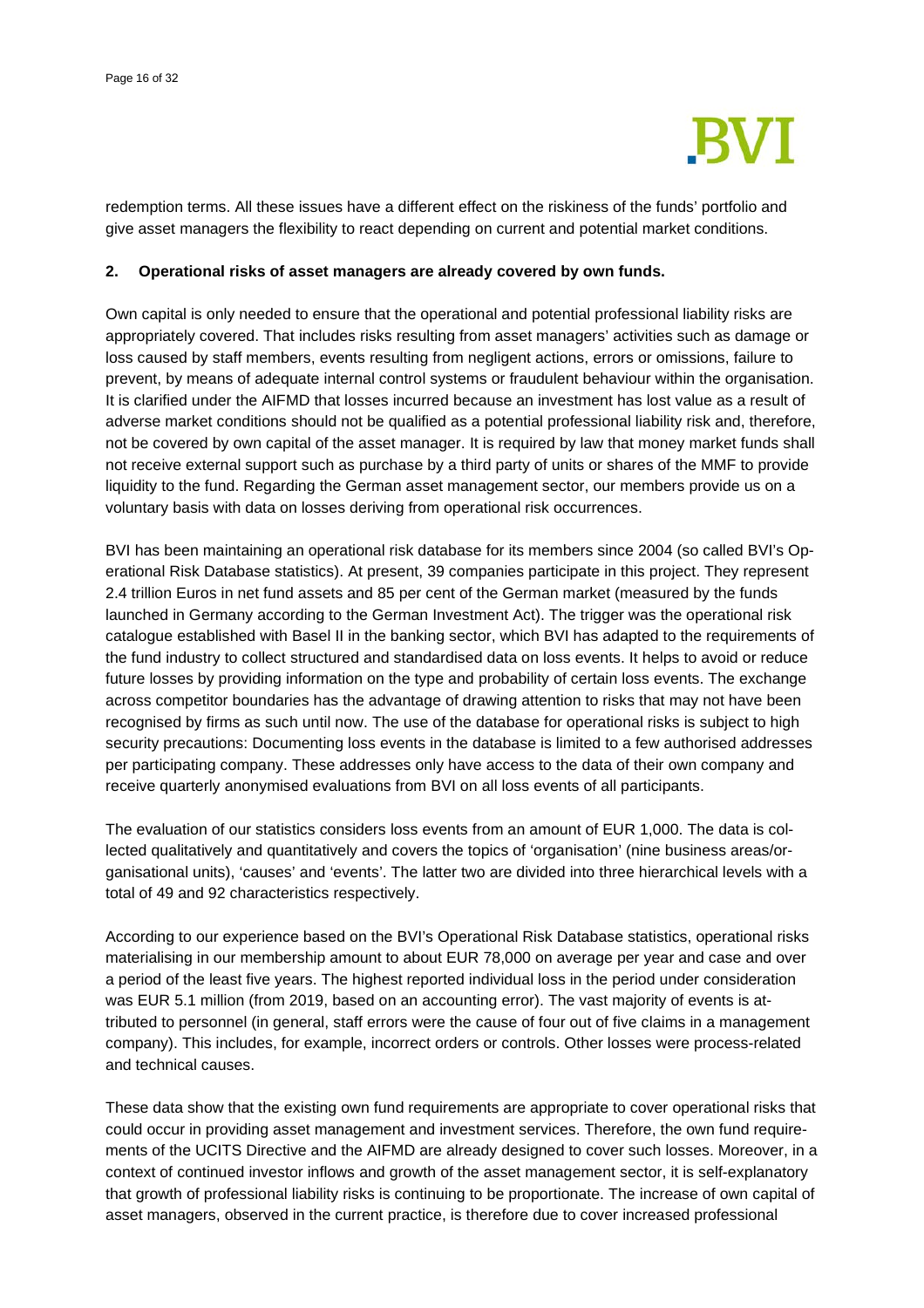

liability risk resulting not least because of much stricter organisational requirements for asset managers established after the financial crisis.



**Damage distribution by type**

**Figure 8**: BVI Operational Risk Database statistics; data collected by type.







**Figure 9**: BVI Operational Risk Database statistics; data collected by organisational units.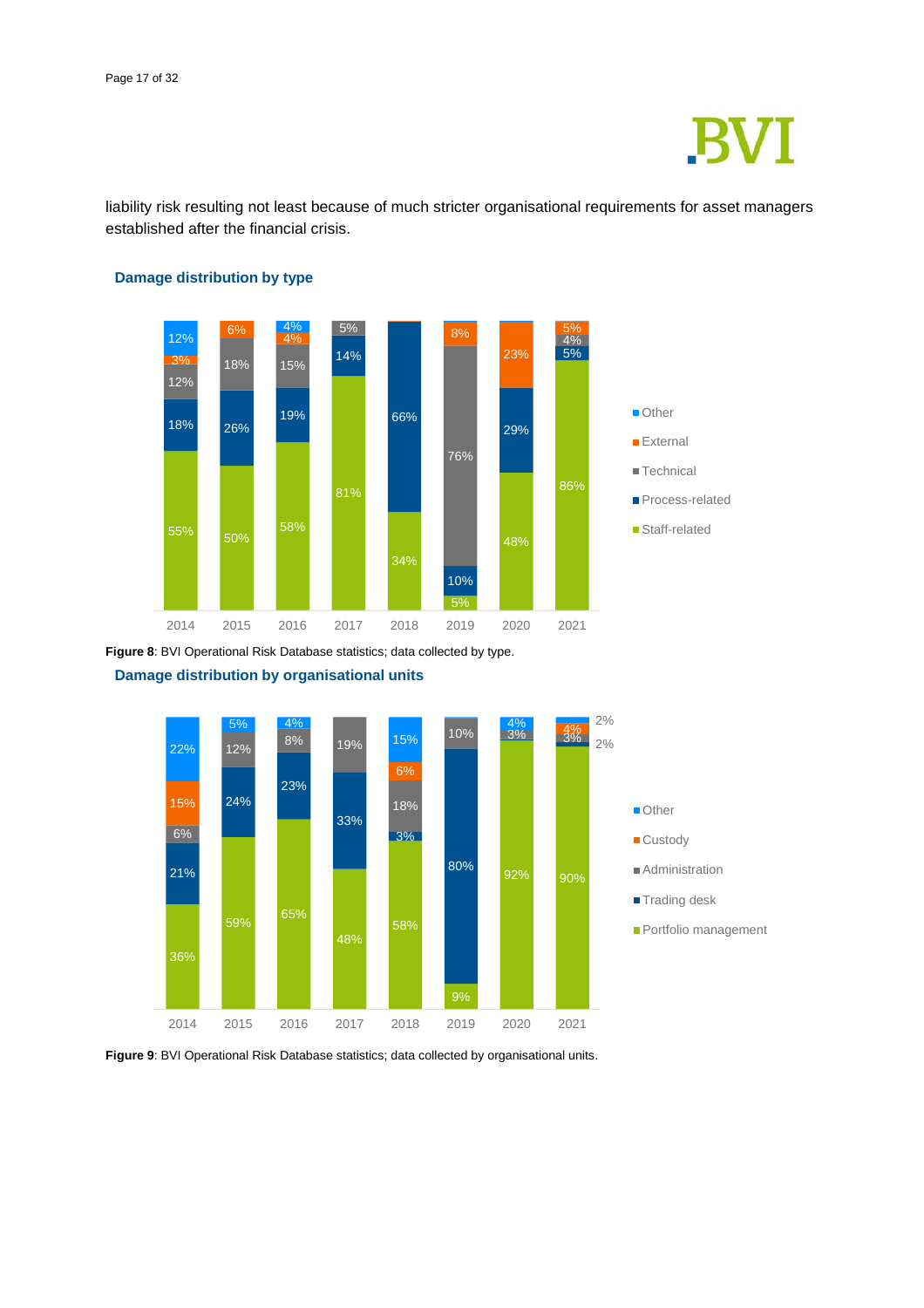

#### **IV. The effects and policy implications of the extraordinary interventions by central banks and other authorities to stabilise financial markets during the March 2020 turmoil.**

#### **1. Reduction of financial stress through government and central bank action**

In general, the pandemic represented an enormous external shock to the economy. Broad-based lockdowns represented historically unprecedented events, and there was no empirical data to draw on as to what impact the imposed stop of production facilities could have on the economy and financial market stability. Asset managers were also operating under severe uncertainty, in particular, regarding the extraordinary interventions by central banks and other authorities to stabilise financial markets during the March 2020 turmoil. In purely practical terms, this has already been measured by the fact that we, as we as the German fund association, have offered our members a daily exchange of information on the occasion of and during the tense market situation. In this way, we ensured that our members were able to exchange information on market developments, current initiatives in connection with the COVID-19 virus as well as any need for action as a result of further market changes with a significant impact on fund liquidity and related measures. In addition, this exchange also served to be able to act promptly and effectively in discussions with the supervisory authorities and third parties.

Central banks and governments reacted swiftly to the shock: Government's priority was to preserve the supply side of the economy and avoid mass bankruptcies (e.g., via state guarantees for companies that suffered most). Central banks, notably the ECB, provided as much liquidity as necessary to avoid a liquidity squeeze. Moreover, asset purchase programs were expanded to preserve favourable financing conditions to help the economy. For instance, financial market participants benefitted from the Pandemic Emergency Purchase Programme (PEPP), which started with 750 billion euro at the end of March 2020 and was upgraded twice. The introduction of PEPP was a milestone in keeping financial stress at an acceptable level (see figure 10). In this way, central banks avoided potential further increases in financial stress and long-lasting damage for investment funds and other market participants.

One particularly important aspect for investment funds was the extension of the range of eligible securities to non-financial commercial paper, so that all money market securities with a sufficient credit rating were eligible for purchase under the PEPP. This helped to alleviate market tensions in a very volatile environment. In principle, there was no provision for central banks to purchase eligible securities held by investment funds directly. However, in practice, there was the possibility of banks (as ECB counterparties) acquiring eligible securities held by investment funds, which were then transferred to central banks under the programme.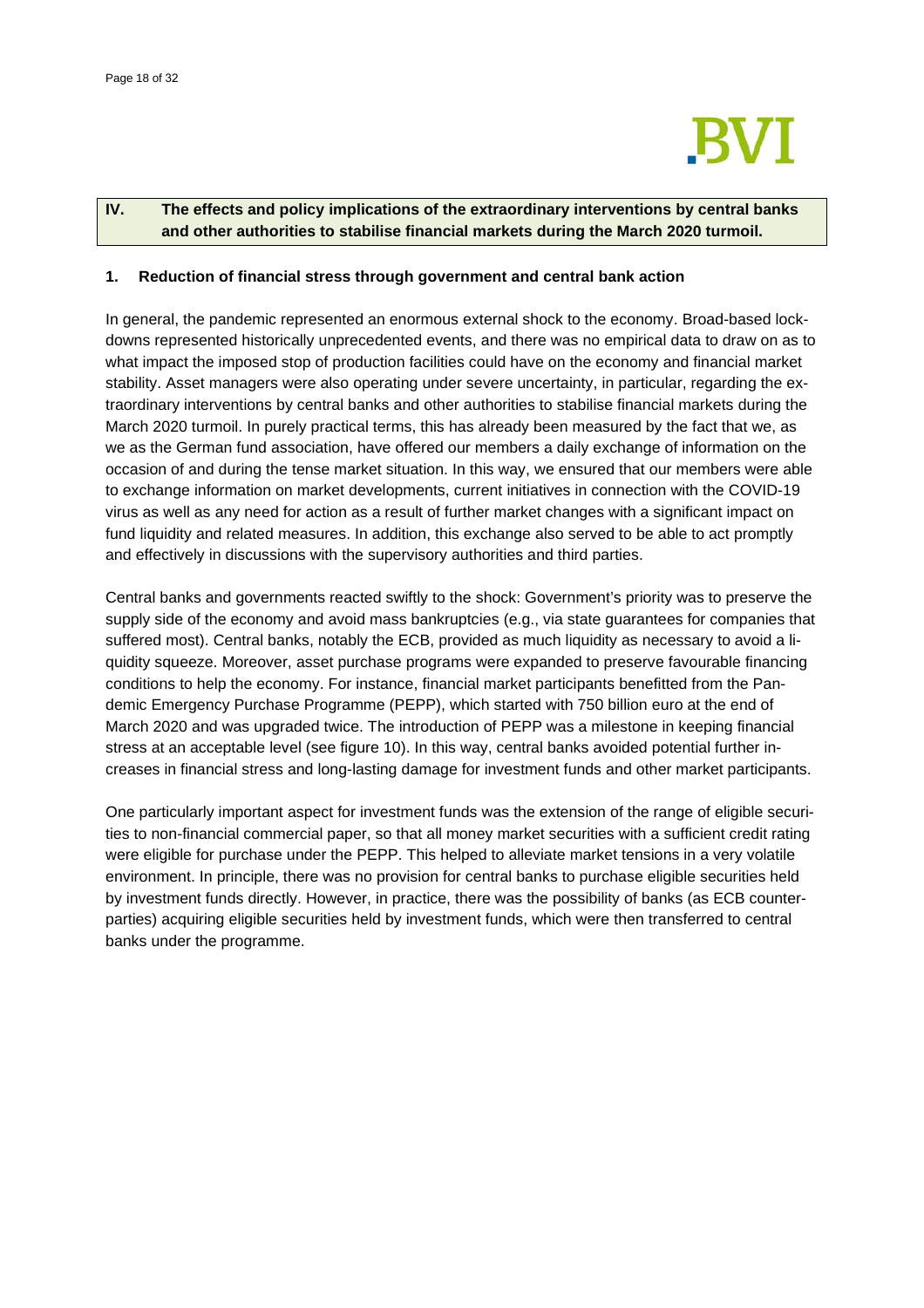## **BVI**



**Figure 10**: ECB Financial Conditions Index since the beginning of the pandemic (vertical axis inverted). The FCI includes money, bond market, oil price and exchange rate developments. A falling FCI implies tightening financial conditions. Source: ECB, DWS

The beneficial effect of reduced uncertainty and regained trust in markets was also reflected in the behaviour of German retail fund investors. Despite plummeting stock prices and substantial net outflows in March 2020, they started to invest again as early as April. By June, YTD net inflows across all retail funds turned positive again. This was even true for especially impacted asset classes, such as corporate bond funds (see figure 7). As noted above, due to their role in the financial system, 'Spezialfonds' were generally impacted little by financial stress at the beginning of the COVID-19 pandemic.

#### **2. Short selling bans with little impact**

National supervisory authorities could issue temporary short selling bans in individual cases if they consider market integrity or market confidence to be threatened. In March 2020, some European NCAs prohibited the short selling of European Equities to mitigate downward pressure on equity prices. For instance, the French regulator AMF issued a short selling ban on all shares traded in Paris and extended it to one month. Belgium, Spain, and Austria also had a one-month ban on short selling, while in Italy the ban applied for three months. However, as financial instruments related to stock indices like Euro STOXX 50 or MSCI Europe (and therefore a substantial part of EU equity market capitalisation) were exempted from the short selling prohibitions, the direct impact of the short selling ban on investment funds was negligible. This is especially the case as short selling in general is not permitted directly in UCITS/AIFs and can only be replicated to some extent via derivative positions.

As a precautionary measure, the European Securities and Markets Authority ESMA had lowered the reporting thresholds for the mandatory reporting of short selling positions. Investors were required to report net short positions to their national supervisory authorities from 0.1 percent instead of the previous 0.2 percent. This was a suitable measure for regulators to get an overview at European level and, if necessary, to take further steps. The EU-wide lowering of the threshold of mandatory regulatory reporting of net short selling positions resulted in an increase of such notifications but did not impact the asset allocation of investment funds.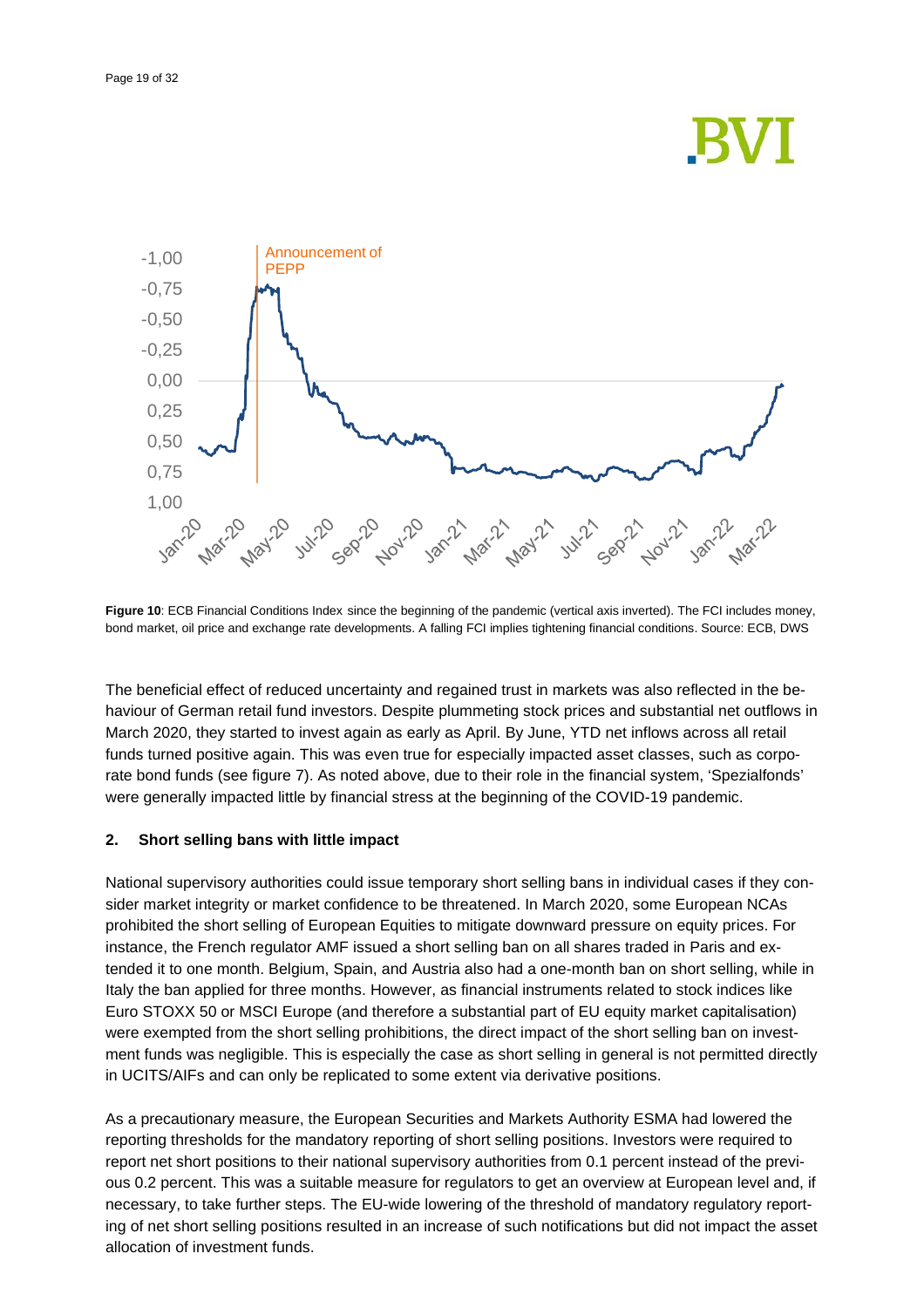

In summary, we are firmly opposed to a general ban on short selling. Temporary interventions in the market would have to suffice. In our view, a short-selling ban only makes sense for certain companies and sectors – and even then, its effectiveness is not clear. The national supervisory authorities can already impose short-selling bans on a case-by-case basis and if necessary, with the mandatory reporting of short selling positions with enabling the supervisory authorities to intervene at an early stage. However, greater coordination of the supervisory authorities with the aim of harmonising national measures and thus simplifying the handling of national short-selling bans is desirable.

#### **3. Investment funds in search of yields**

The ECB noted in its Financial Stability Review of November 2021: "*The duration exposure of nonbanks has continued to rise, rendering their portfolios vulnerable to interest rate shocks. In their search for yield, non-banks have increased the duration of their debt securities portfolios over recent years. In the absence of hedging strategies, a 1 percentage point rise in yields would lead to bond valuation losses equivalent to 7.5% and 9% of the total fixed income portfolio of Investment Funds and ICPFs (Insurance corporations and pension funds) respectively.*" The asset purchases also reduce the sheer availability of investment-grade bonds. At the end of March 2021, according to estimates by the German 'Finanzagentur', 32 percent of the outstanding federal bonds were in the hands of Bundesbank, which is active in the German bond market on behalf of the ECB.<sup>[19](#page-19-0)</sup>



#### Liquidity, credit risk and duration risk of investment funds (Q4 2013-Q2 2021; percentages)



Source: Securities Holdings Statistics<br>Latest observation: 2021 Q3.

**Figure 11:** Source: ECB Financial Stability Review, November 2021

This development is of course also a side effect of the even more expansive monetary policy during the COVID-19 pandemic. In practice, we have indeed observed shifts in euro government bonds. Against the background of the investment volume of German special funds in euro government bonds, however, we consider this shift to be extremely moderate. Incidentally, the behaviour of special fund investors is often regulatory in nature or a reaction to overall economic developments, such as the low interest rate environment. The fact that special funds also (have to) take higher risks in the bond sector in such an environment is therefore not surprising.

Sources: FCB SHSS and FCB calculations

<span id="page-19-0"></span><sup>&</sup>lt;sup>19</sup> Frankfurter Allgemeine, Immer mehr Bundesanleihen in staatlichen Händen, updated 4 August 2021, available under the following link: https://www.faz.net/aktuell/finanzen/immer-mehr-bundesanleihen-in-staatlichen-haenden-17468024.html.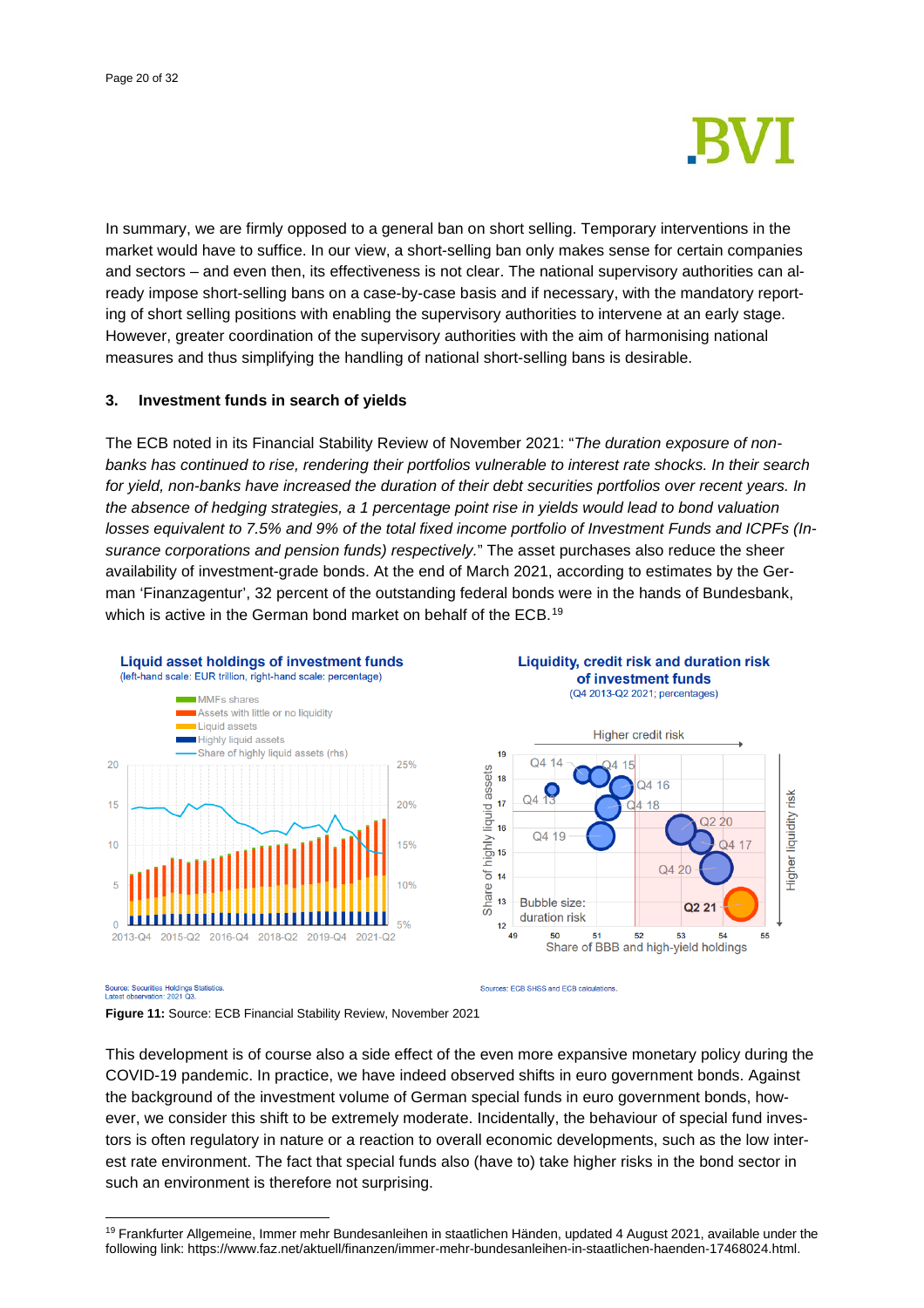

#### **5. Impact of corporate bond downgrades**

The ESRB feared a wave of credit downgrades in the corporate bond sector due to the systemic increase in credit risk during the COVID-19 crisis. This would have been particularly problematic for issuers that lose their investment grade status. The focus here was on index-tracking funds, which quickly sell bonds of these issuers when they are removed from the reference basket. Other investment funds, banks, pension funds and insurers might decide or be forced to sell - for example because of their risk limits, because of their investment mandates or to protect their solvency positions. Such sales could lead to large spread widenings given the limited absorptive capacity of the high-yield market, which could result in market valuation losses for investors and higher funding costs for companies. The ESRB therefore suggested, from a macroprudential perspective, to ensure that the impact of these credit downgrades is well understood and does not disrupt the functioning of financial markets, to minimise the negative impact on the real economy. The ESRB has summarised details in a note<sup>[20](#page-20-0)</sup> and decided to coordinate a top-down analysis with EU supervisors and the ECB to assess the impact of a common scenario of large-scale downgrades across all parts of the financial sector.

#### **Box 4**

#### **Use of credit ratings by asset managers**

Both AIFs and UCITS are required by EU regulation not to rely exclusively on credit ratings. However, credit ratings are an important input factor in internal management processes, not the least because of (regulated) investor requirements. Based on their responses, we can discern the following broad use cases for the use of credit ratings data within our membership of regulated fund management companies:

**Fund portfolio management:** Credit ratings are used in the allocation and management of assets in accordance with the set of investment strategy of the fund. Some members use weighted or average rating scores based on the available S&P, Moody's und Fitch ratings of the issue or if this is information is lacking the rating of the issuer/counterparty/deposit taker/guarantor of an issue. This 'second-best' approach is supported by banking regulation as it enables consistent ratings view across the portfolio.

**Fund risk management:** Fund management companies are required to implement a holistic risk management process which implicitly requires the use of ratings in at least two areas. Firstly, ratings are input factors in the internal credit assessment process, especially on issuers which are not covered in detail by internal research departments. Additional monitoring is required at times of market stress such as COVID-19 to correctly anticipate 'fallen angel' (downgrade below investment grade) situations or other rating actions. Ratings are also relevant input factors for the determination of market risk metrics, e.g., the fixing of interest rate curves.

**Investment Controlling:** The controlling activities comprise the monitoring of UCITS and AIF investment limits in terms of eligible assets and risk diversification as set in the German Capital Investment Code (KAGB) or contractbased limits agreed with institutional investors. Banking investors require a look-through approach on the credit risk weightings of the fund assets according to the European banking capital regulation (CRR) based on the short- or long-term rating of the issue which in the end determine the bank's capital requirement on its fund investments. Additionally, liquidity coverage ratio (LCR) requirements allow for the use of certain instruments only based on their ratings. The calculation can usually be done by the fund as it is a prerequisite for the correct implementation of the contractually agreed investment strategy. According to the German national competent authority BaFin supervisory risk management guidelines for bank (MaRisk) capital must be held to cover for certain (spread) risks which must be quantified based on the available ratings. Similar requirements exist in case of insurance investors investing in regulated investment funds under EU Solvency 2 and implementing German law (VAG). Insurers need the ratings

<span id="page-20-0"></span><sup>&</sup>lt;sup>20</sup> ESRB, Issues note on liquidity in the corporate bond and commercial paper markets, the procyclical impact of downgrades and implications for asset managers and insurers, May 2020, available under the following link: https://www.esrb.europa.eu/pub/pdf/reports/esrb.report200514\_issues\_note~ff7df26b93.en.pdf.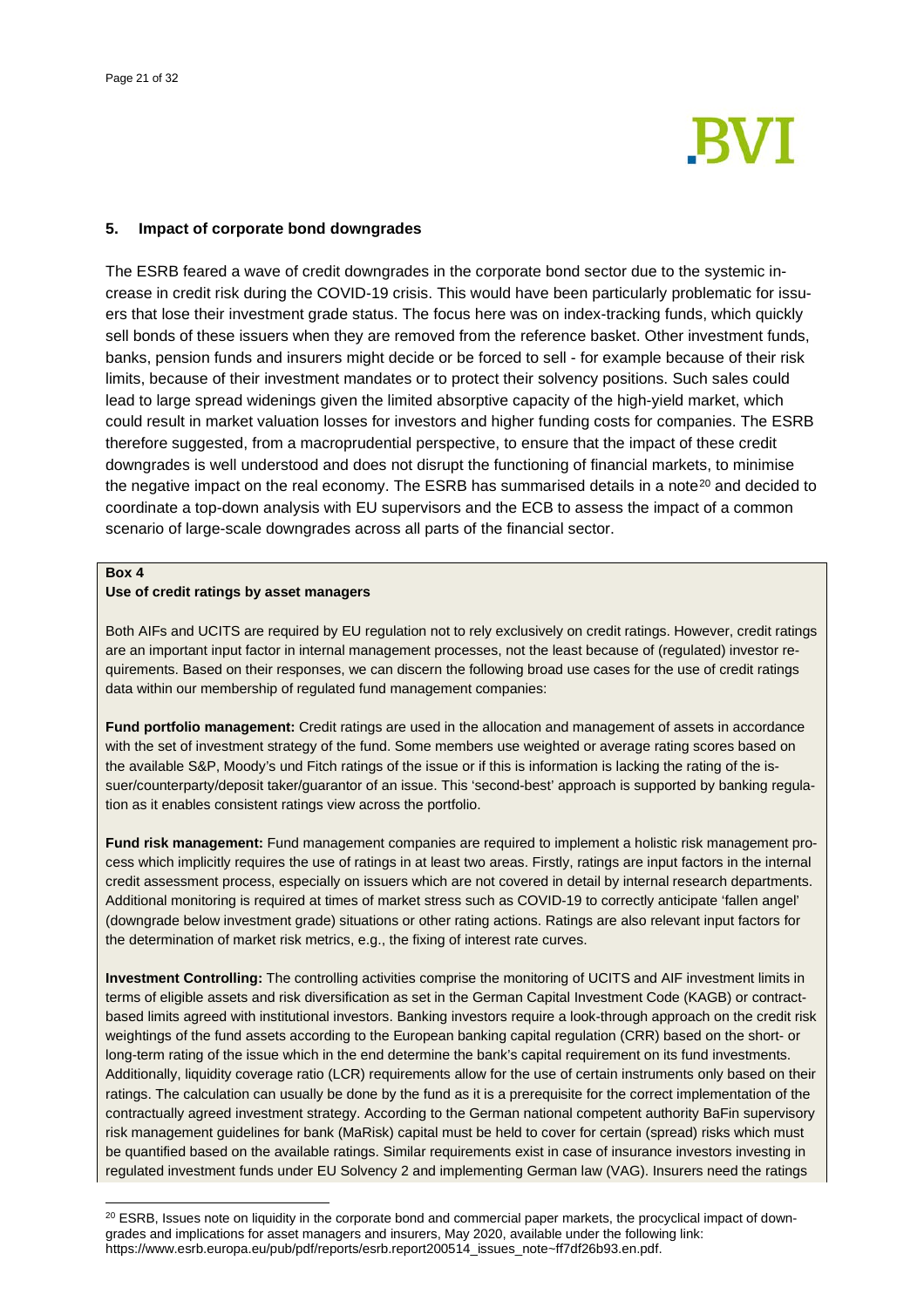

on the bond allocation of both retail (e.g., UCITS) as well as the mainstay of the German fund industry, i.e., the institutional funds ('Spezialfonds'). Not rated investments are only allowed under a de-minimis approach. For Solvency 2 purposes the credit ratings must be converted to numerical 'credit quality steps'(CQS). The required stress-test scenarios need to be calibrated based on the mentioned CQS. Securitisations require at least two issue long-term ratings to allow for the calculation of the relevant credit quality steps.

**Reporting to investors and supervisory agencies (regulatory reporting – RR):** Most fund managers provide their banking and insurance investors with reports to help them to implement their regulatory reporting obligations under CRR and Solvency 2. Such reports usually provide information on the respective portfolio, including individual ratings and/or CQS, as well as other aggregated data on a weekly, monthly, quarterly, or annual basis. In case of fund holdings reporting to insurance companies there is a standard industry template called 'TPT' made available by the FinDatEx platform<sup>21</sup>. The use of TPT and all other FinDatEx templates is not compulsory, and they are provided to the industry free of charge and free of any intellectual property rights.

FinDatEx (Financial Data Exchange Templates) is a joint structure established by representatives of the European Financial services sector industry with the view to coordinate, organise and carry out standardisation work to facilitate the exchange of data between stakeholders in application of European Financial markets legislation, such as MiFID II, PRIIPs and Solvency 2. The joint FinDatEx structure was established by the European Fund and Asset Management Association (EFAMA), the European Banking Federation (EBF), Insurance Europe, the European Savings and Retail Banking Group (ESBG), the European Association of Cooperative Banks (EACB) and the European Structured Investment Products Association (EUSIPA). In October 2019, the European Association of Public Banks (EAPB) joined FinDatEx, followed by Pensions Europe in April 2021.

Regulatory reporting requirements on funds and fund managers require ratings information as input factors on a credit quality view on the portfolio based on various asset types/classes. Ratings are included in investor reporting to inform them inter alia on the portfolios credit risk structure. Some asset managers offer access to a secure database where institutional investors get access to and may download the reports with respect to their portfolio fund data. It should be stressed that portfolio holdings reporting covers only a specific number of rated issues or issuers and never the full rating universe. Therefore, it should be clear that only a limited amount of individual ratings/CQS is shared for information purposes with clients but never for commercially driven redistribution purposes.

#### **V. Policy tools and approaches that can be used by non-bank financial institutions and regulatory authorities to address systemic risk.**

We consider investment funds to diminish systemic risks in general as they can balance between investors who want to divest and those who want to invest in a financial market. In the absence of investment funds these investors would have to access the markets directly. If regulators introduce too detailed and restrictive additional rules for investment funds, asset managers would be forced to act in a similar way during a possible crisis. This could lead to an amplification of the crisis rather than mitigation. Therefore, we think that a very detailed regulation approach could also increase systemic risks. Consequently, we would like to stress the following tools and approaches:

#### **1. Narrowing down the range of eligible assets is not a commensurate measure**.

The strict UCITS requirements, comprising portfolio diversification and eligibility criteria to certain types of assets, have made the product successful on European and global markets. On the occasion of a regular review of the specifications, the entire European fund regulatory framework (AIFMD and UCITS Directive) is currently being revised.<sup>[22](#page-21-1)</sup> The EU Commission has already confirmed that the regulations

<span id="page-21-1"></span><span id="page-21-0"></span>

<sup>&</sup>lt;sup>21</sup> https://findatex.eu/.<br><sup>22</sup> https://ec.europa.eu/transparency/documents-register/detail?ref=COM(2021)721&lang=en.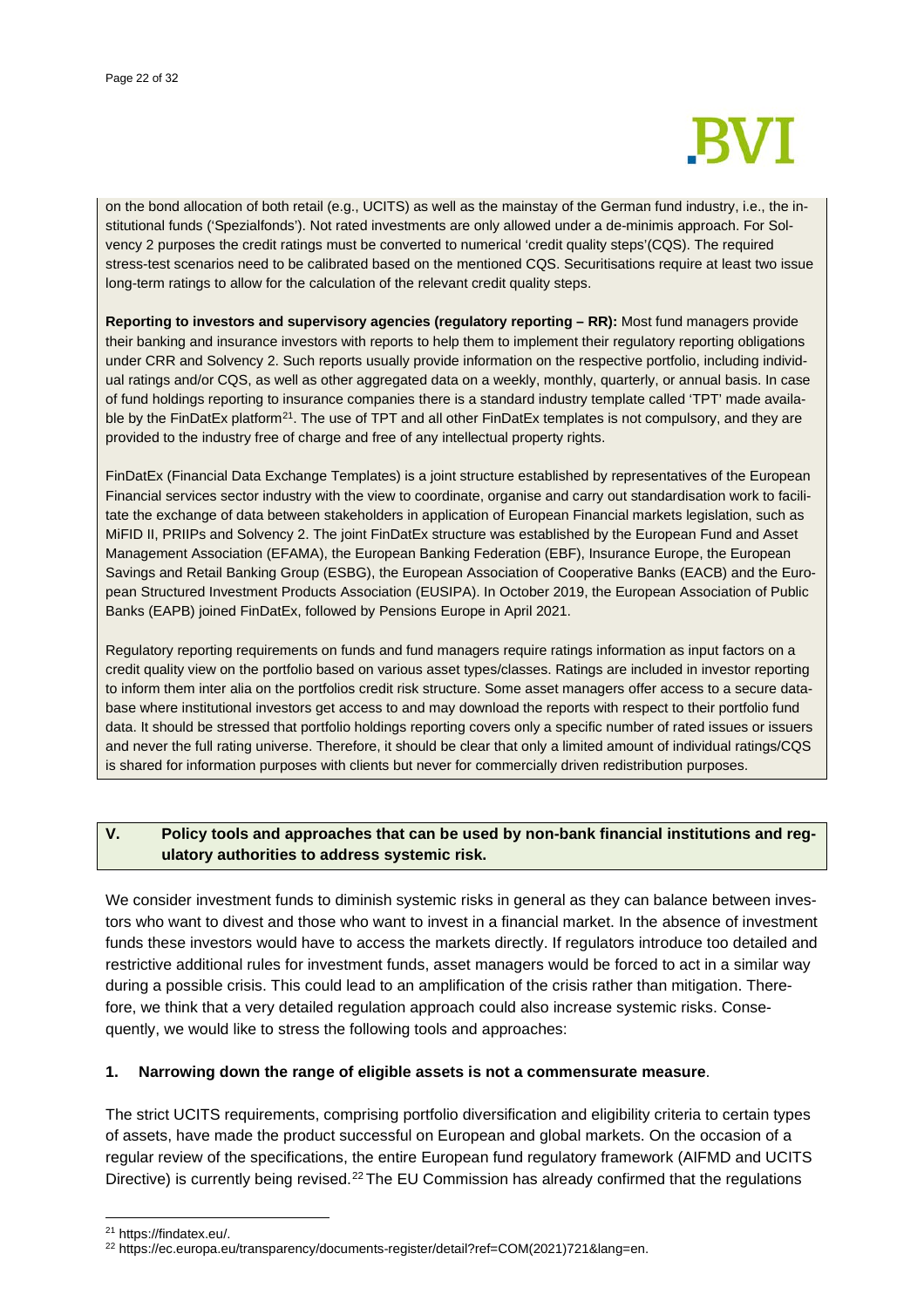

are effective overall and only require specific improvements in order to further strengthen investor pro-tection and to reduce any inefficiencies and resulting inconsistent supervisory practices.<sup>[23](#page-22-0)</sup> European and additional national rules provide strong principles concerning what instruments an investment fund can invest in. However, the eligibility of an asset must be assessed not only with regard to the legal requirements, but also other aspects such as strict risk management processes including liquidity management and contingency planning. Therefore, narrowing down the range of eligible assets is not a commensurate measure to address any perceived shortcomings identified in individual cases with internal and external governance failures on fulfilling the strict framework for asset managers as a whole. Instead, we are in favour of further developing the governance requirements while retaining the flexibility in terms of eligible exposures. Such an approach represents the best way forward to eliminate potential deficiencies relating to investor protection which may be threatened not by the range of eligible assets, but by inadequate treatment of related risks. In that context, we strongly support IOSCO's call<sup>[24](#page-22-1)</sup> and the European Commission's statement<sup>[25](#page-22-2)</sup> that the responsibility for supervising the correct application of these rules including effective and consistent implementation on liquidity risk management rests with the national competent authorities.

In this context, it is important to highlight that there is no need for a global and common guidance related to open-ended funds' investment in illiquid assets such as whether certain asset classes and investment strategies may not be suitable for an open-ended fund structure as well as an abstract classification of the liquidity of asset categories. FSB and IOSCO should avoid setting too strict binding requirements on liquidity analysis of assets. Otherwise, we see the danger that the management company might not be able to react to changes in the market. Such requirements would also pose administrative burdens for the management companies. Therefore, it is important that liquidity management should be based on a case-by-case assessment. In this context, also liquidity buffers should not be specified. These tend to be counterproductive and are detrimental to performance of investment funds and thus to investors. This applies even more if they must be invested in fixed-term deposits for which negative interest rates might still have to be paid in the current low-interest phase.

#### **2. Financial stability supervisors must operationalise their macro-prudential toolkit.**

Competent authorities already facilitate analysis of the risk impact of investment funds in the European Union. In particular, information of the risk profile of alternative investment funds gathered by competent authorities are shared with ESMA and the ESRB so as to facilitate a collective analysis of the impact of the risk profile (including leverage and liquidity) of investment funds on the financial system in the Union as well as a common response to potential risks. These measures ensure that competent authorities are able to quickly intervene on a case-by-case basis in case of identified potential risks to financial stability or to the functioning of financial markets. We therefore welcome ESMA's insights about their analyses of investment funds[26:](#page-22-3) As a main outcome, the fund industry is resilient and is able to absorb economic shocks. We also welcome that ESMA has already started establishing guidance to operationalising existing tools to address risks and to identify the effect of macro-systemic shocks affecting the economy as a whole. These figures should be used by all financial stability bodies such as the ESRB and the ECB. That involves the need for country-by-country analyses and the need for further strengthening data exchange between supervisory authorities and financial stability bodies.

<span id="page-22-2"></span><span id="page-22-1"></span>

<span id="page-22-0"></span><sup>&</sup>lt;sup>23</sup> https://eur-lex.europa.eu/legal-content/EN/TXT/PDF/?uri=CELEX:52020DC0232&rid=7.<br><sup>24</sup> https://www.iosco.org/news/pdf/IOSCONEWS539.pdf.<br><sup>25</sup> https://www.europarl.europa.eu/RegData/questions/reponses\_qe/2019/002510/P9\_R

<span id="page-22-3"></span>following link: https://www.esma.europa.eu/sites/default/files/library/esma50-164-2458\_stresi\_report.pdf.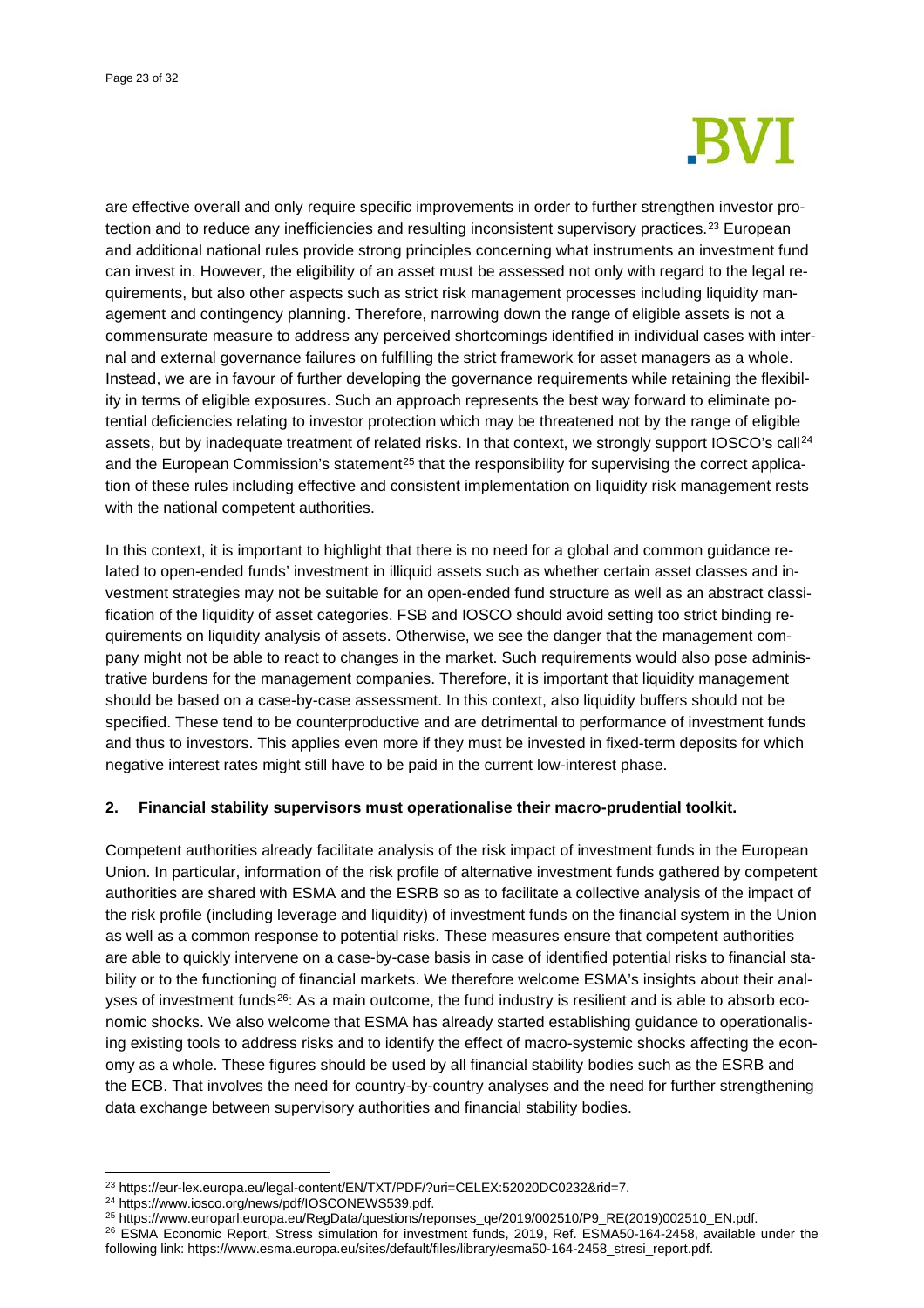

#### **3. Liquidity management tools should be made available to all jurisdictions.**

Open-ended funds have at their disposal different tools for dealing with liquidity shortages, including the possibility to suspend redemptions. The wide variety of liquidity management tools across jurisdictions such as redemption fees, gates, redemption restrictions, redemption in kind, swing pricing, side pockets or notice periods will help to reduce herding effects by the potential use of a limited range of such tools. However, legislators have to close the gap to make all liquidity tools set out in IOSCO's report<sup>[27](#page-23-0)</sup> available to funds in instances of stressed market conditions. That involves a need for a common understanding based on general principles on EU-level on how to use such tools. In any case, it must be at the discretion of the manager of the funds which tools they want to use because of very different fund types and structures. Deployed appropriately, their use or possible use can create a sense of constructive ambiguity amongst individual market participants which can help to encourage better market discipline in stressed situations. As a last resort, redemption should be suspended under the precondition that no other alternative is available under the fund rules or other potential liquidity management tools are considered inappropriate. Especially in cross-border fund business, it is important to ensure a consistent approach to supervisory rules on liquidity management at EU level. National special paths should be avoided.

#### **4. There is a need for a common understanding on how to calculate leverage in investment funds.**

Leverage in investment funds means methods such as the use of derivatives, borrowing of cash or securities which might, but not necessarily has to increase the ratio of the fund's market exposure over its net asset value. There is a wide variety of funds and fund strategies in different jurisdictions and market structures which allow different methods to increase leverage. In this respect, the use of leverage is not a risk as such. According to the AIFMD, managers of AIFs are required to set leverage limits for the funds they manage, to monitor the leverage and to disclose information regarding the overall level of leverage employed vis-à-vis investors and competent authorities. UCITS are legally restricted in using leverage methods such as use of derivatives and borrowing agreements. In addition, national legal requirements could limit the use of leverage in certain funds. Even if the acceptable methods by which the fund manager could increase the fund's exposure differ among investment funds in order to protect investors, the metric for the calculation of the market exposure should be based, in principle, on the same method for both UCITS and AIFs. Such an approach would efficiently ensure a sustainable and meaningful understanding and monitoring of leverage for financial stability purposes. However, it is important to highlight that the use of leverage by investment funds is limited within the European market, with the notable exception of hedge funds. As mentioned above, the exposure of nearly all German 'Spezialfonds' relating to borrowing arrangements and derivative instruments (with hedging and netting) does not exceed leverage on a substantial basis (three times the fund's net asset value). Moreover, all German 'Spezialfonds' observe the UCITS limit on global exposure to derivative instruments.

<span id="page-23-0"></span><sup>&</sup>lt;sup>27</sup> IOSCO, Recommendations for Liquidity Risk Management for Collective Investment Schemes, Final Report, FR01/2018, February 2018, available under the following link: https://www.iosco.org/library/pubdocs/pdf/IOSCOPD590.pdf.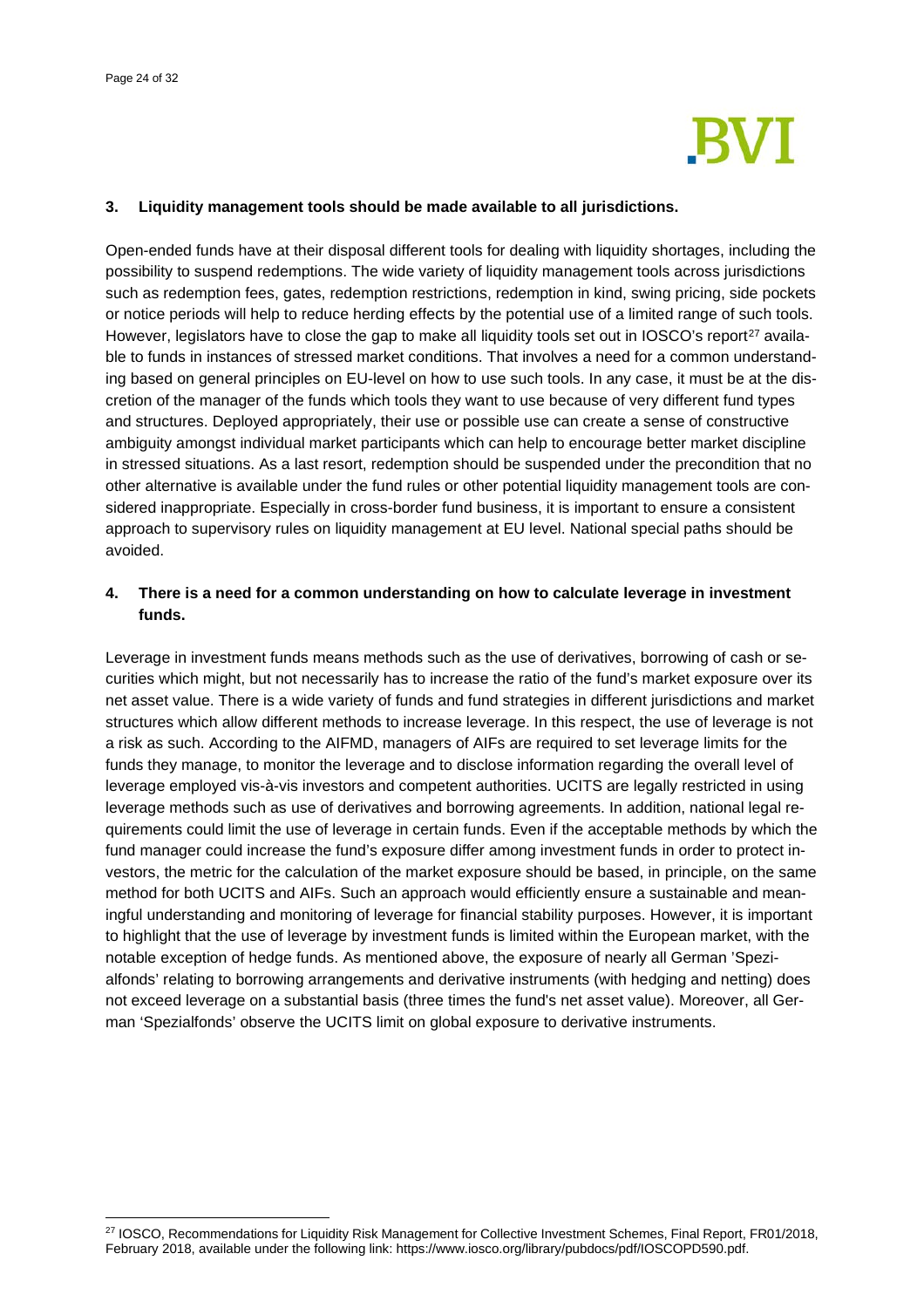

#### **5. There is a need for a single regulatory reporting mechanism which would reduce operational effort and burden for asset managers as well as supervisory authorities.**

For a common understanding of financial stability risks and in order to avoid excessive burdens for cross border activities of asset managers, the main challenge is to agree at least on harmonised data reporting and exchange standards with the industry and supervisory bodies to enable better understanding and supervision. This important task should not be left solely to national authorities as it is currently required under the UCITS Directive. In any case, it is important that all managers of funds report such data in a uniform way. Proposals for a new harmonised reporting such as a UCITS reporting need to be analysed carefully in avoiding of double reports and in closing data gaps. In particular, removal of regulatory obstacles which hinder the efficient functioning of the capital markets should be considered an overarching priority. For financial stability purposes it is necessary to define at least on EU level which kind of data and in which frequency national competent authorities should collect data such as data on leverage and liquidity risks. However, it could be helpful to set a reporting threshold for smallsized funds (such as funds whose assets under management do not exceed EUR 500 million) and funds with low leverage. Such a threshold would ensure that information relating to the build-up of financial stability risk is collected throughout the EU in a consistent way and provides certainty to all investment funds. However, competent authorities may request additional information where necessary for the effective monitoring of systemic risks.

#### **Box 5**

#### **In the long-lasting debate on the potential contribution of the NBFI to financial stability no convincing case could be made for a prominent and negative role of traditional long-only investment funds.**

Literature on the contribution of investment funds to systemic risk shows no consensus on the way of imposing such risks to the financial system and on the practical validity of possible transmission channels and not even on the measurement of the systemicness of funds. Modelling the vulnerability of investment funds on an individual and aggregate level via stress tests has shown two results $^{28}$  $^{28}$  $^{28}$ : Firstly, the vulnerability to fire-sales is relatively small compared to the banking sector. Secondly, systemic risks among funds are unlikely to be of major concern. Therefore, regulatory authorities should lay stress on a better understanding and the structural vulnerabilities of the liquidity transformation of the funds. The balancing of individual funds' liquidity profile, the availability of a suitable set of liquidity management tools and its professional management by the management company is of utmost importance for further mitigation of systemic risks.

<span id="page-24-0"></span><sup>&</sup>lt;sup>28</sup> Fricke, Christoph/Fricke, Daniel: Vulnerable Asset Management? The Case of Mutual Funds, Bundesbank Discussion Paper No 32/2017.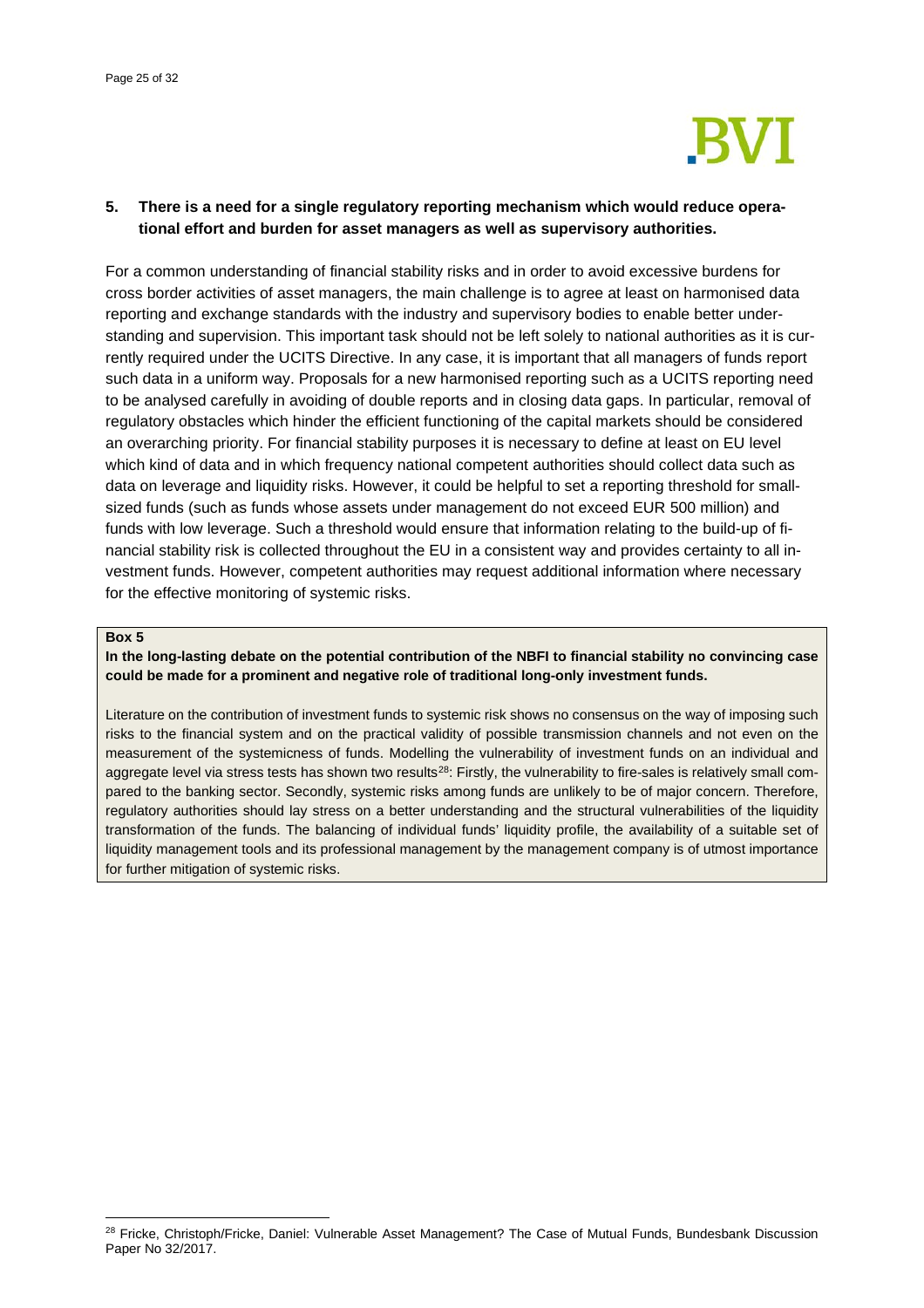# **BV**

B

### **Liquidity Management**



#### **LIQUIDITY MANAGEMENT**

General definition of "liquidity risk" of an open-ended investment fund:

*"The risk that a position in the fund's portfolio cannot be sold, liquidated or closed at limited cost in an adequately short time frame and that the ability of the fund to repurchase or redeem its units at the request of an investor at any time is thereby compromised."*

(cf. Article 3 No 8 of the Directive 2010/43/EU of 1 July 2010 implementing the UCITS Directive).

- **How liquid are the assets of the fund's portfolio?**
- **I** is there enough liquidity to fulfil any payment obligations on behalf of the fund?
- **I** Is there enough liquidity to fulfil any requests of investors to repurchase or redeem its units?

#### $\triangleright$  Obligation to implement a liquidity management process

(According to the AIFMD and the UCITS Directive, the management company is already obliged to implement such a process)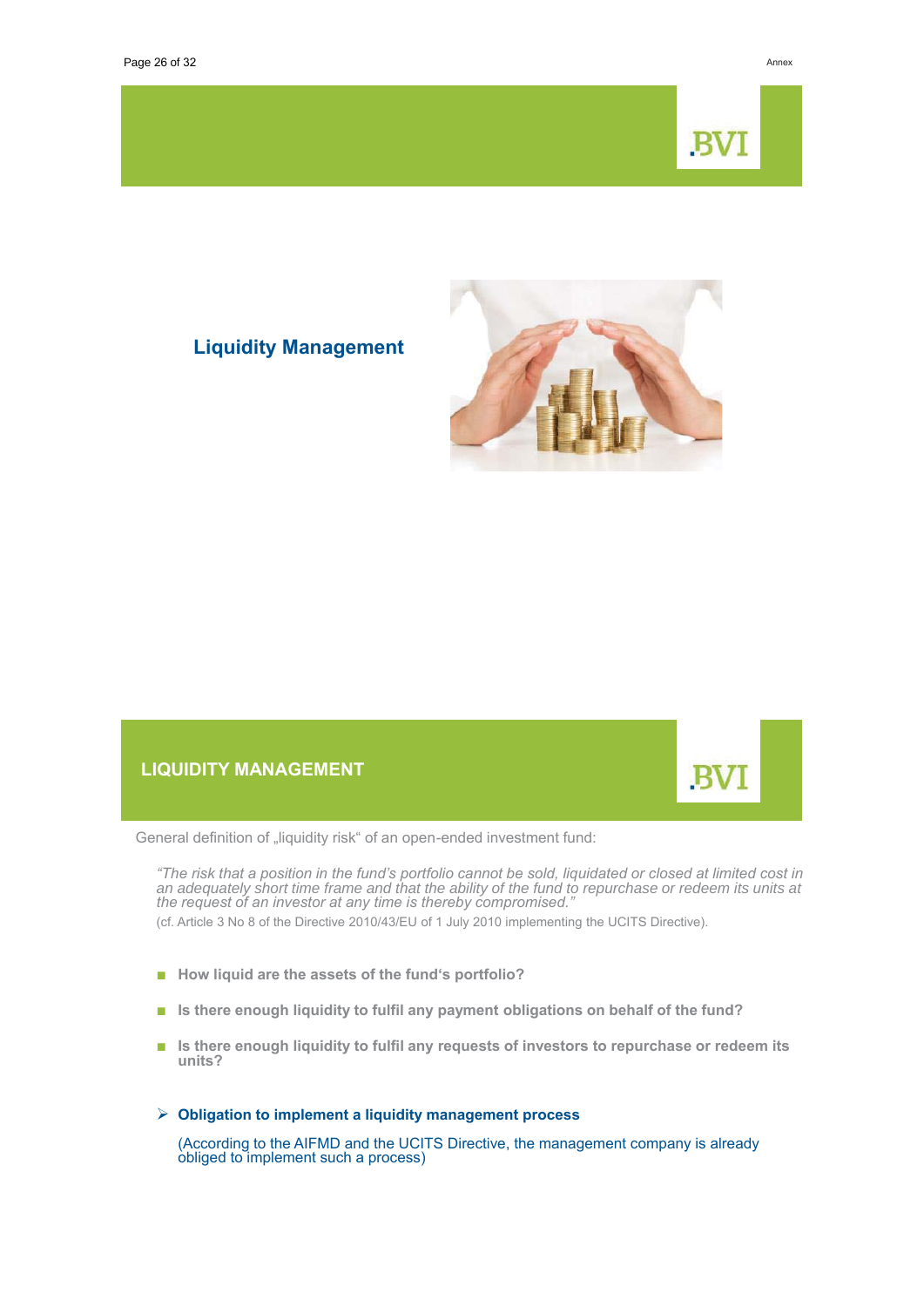Redemption analysis based on monthly data of BVI retail funds

### **BV**

#### Redemption analysis in the following categories of retail funds:

- $\triangleright$  Equity funds
- $\triangleright$  Bond funds
- $\triangleright$  Balanced funds
- $\triangleright$  Property funds
- **Filter for gross & net redemption analysis** 
	- $\blacksquare$  Years 2003 2015 separately vs. cumulated periods 2003-2006; 2007-2009; 2010-2015
	- $\blacksquare$  Institutional funds included
		- Funds with minimum investment amount of 20 Mln. Euro
		- Funds with minimum asset value of 1 Mln. Euro
		- Funds with attribute "institutional"
	- $\blacksquare$  Last month redemptions (capital payouts) before liquidation excluded

B

**LIQUIDITY MANAGEMENT** Redemption analysis: Results in BVI retail funds

Gross redemption frequencies<sup>\*</sup> exceeding 20% of total net assets:

| <b>Fund Type</b>      | <b>Period 2003 - 2006</b><br><b>Frequency</b> | <b>Period 2007 - 2009</b><br><b>Frequency</b> | <b>Period 2010 - 2015</b><br><b>Frequency</b> |
|-----------------------|-----------------------------------------------|-----------------------------------------------|-----------------------------------------------|
| Equity funds          | 2,98%                                         | 4,97%                                         | 4,96%                                         |
| <b>Bond funds</b>     | 3,34%                                         | 6,14%                                         | 5,34%                                         |
| <b>Balanced funds</b> | 1,11%                                         | 2,26%                                         | 2,21%                                         |
| <b>Property funds</b> | 0,56%                                         | 1,45%                                         | 2,00%                                         |
|                       |                                               |                                               |                                               |
|                       |                                               |                                               |                                               |

\*based on monthly data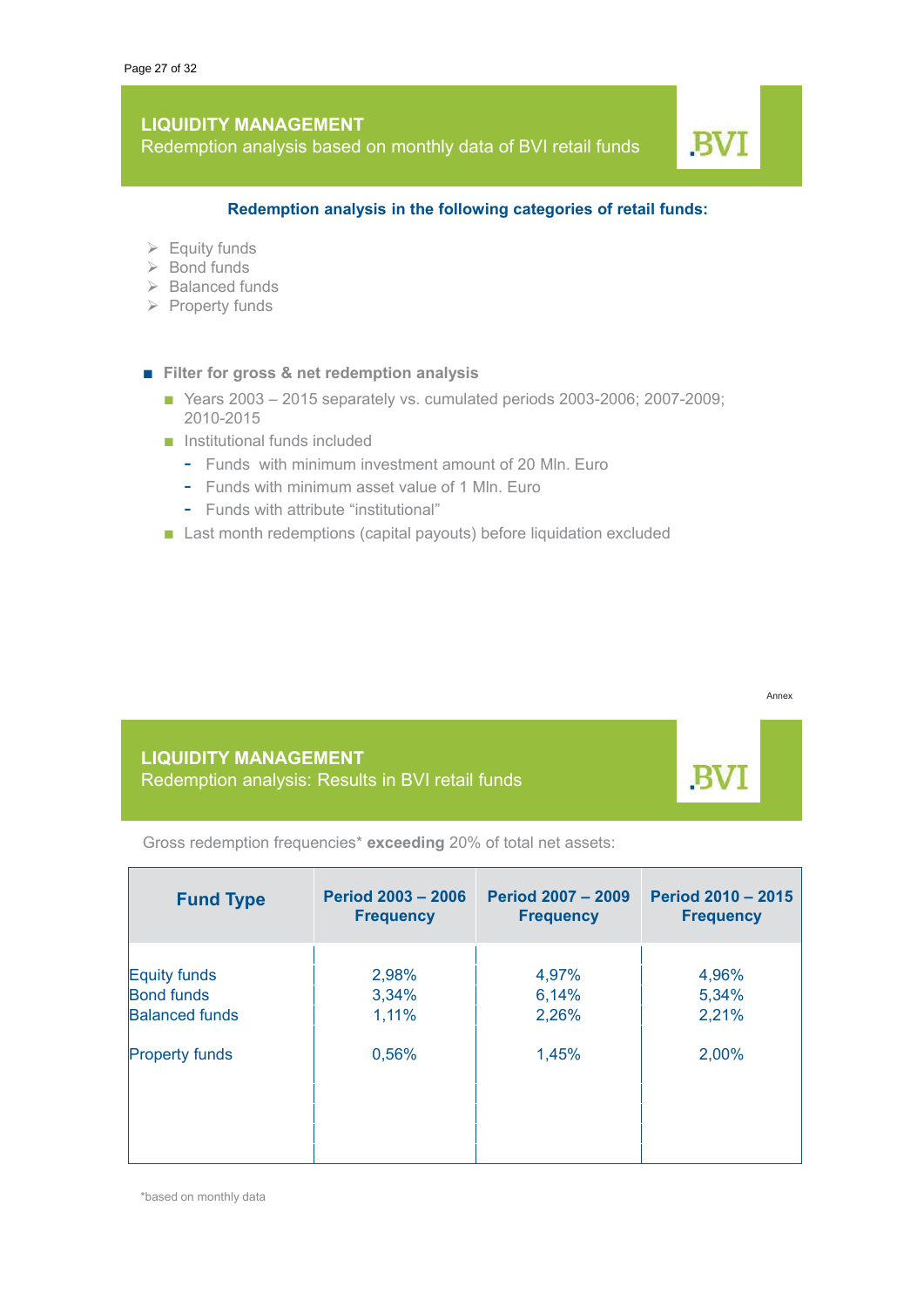Redemption analysis: No significant constraints by using monthly data



Among significant monthly gross redemptions exceeding 20% of net assets, BVI members were asked for an additional survey based on day-to-day data:

- In 63% of the cases analyzed, daily gross redemptions were below the 20% threshold of net assets, mostly covering an interval of up to 3 days within critical months. In other words, the pattern was for example 1 day of gross sales of 20%, or 3 days of gross sales of about 7%.
- On average, we found daily gross redemptions amounting 18% of net assets.
- " Where daily gross redemptions were larger than 20% of net assets, this was part of an coordinated process, e.g. in institutional funds with a few known investors, funds of funds, MMF used for the indepropriate of liquidity management within a company, or scheduled, planned liquidations.



#### **LIQUIDITY MANAGEMENT** Redemption analysis based on monthly data of BVI retail funds





#### **Gross redemptions frequency distribution in equity funds**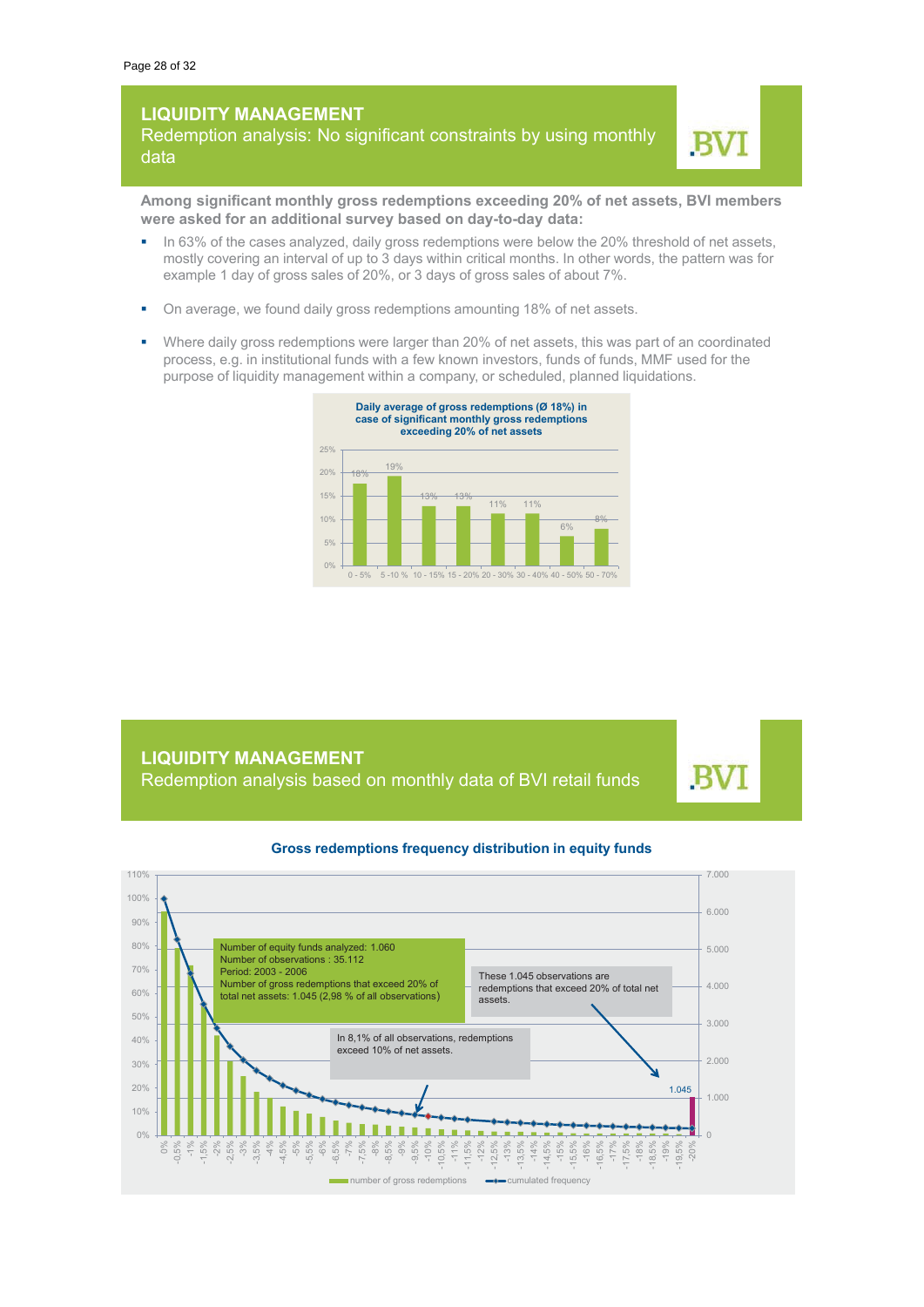Redemption analysis based on monthly data of BVI retail funds

### BV



#### Gross redemptions frequencies exceeding 20% of net assets in equity funds vs. MSCI World Index

**LIQUIDITY MANAGEMENT** Redemption analysis based on monthly data of BVI retail funds

**BV** 

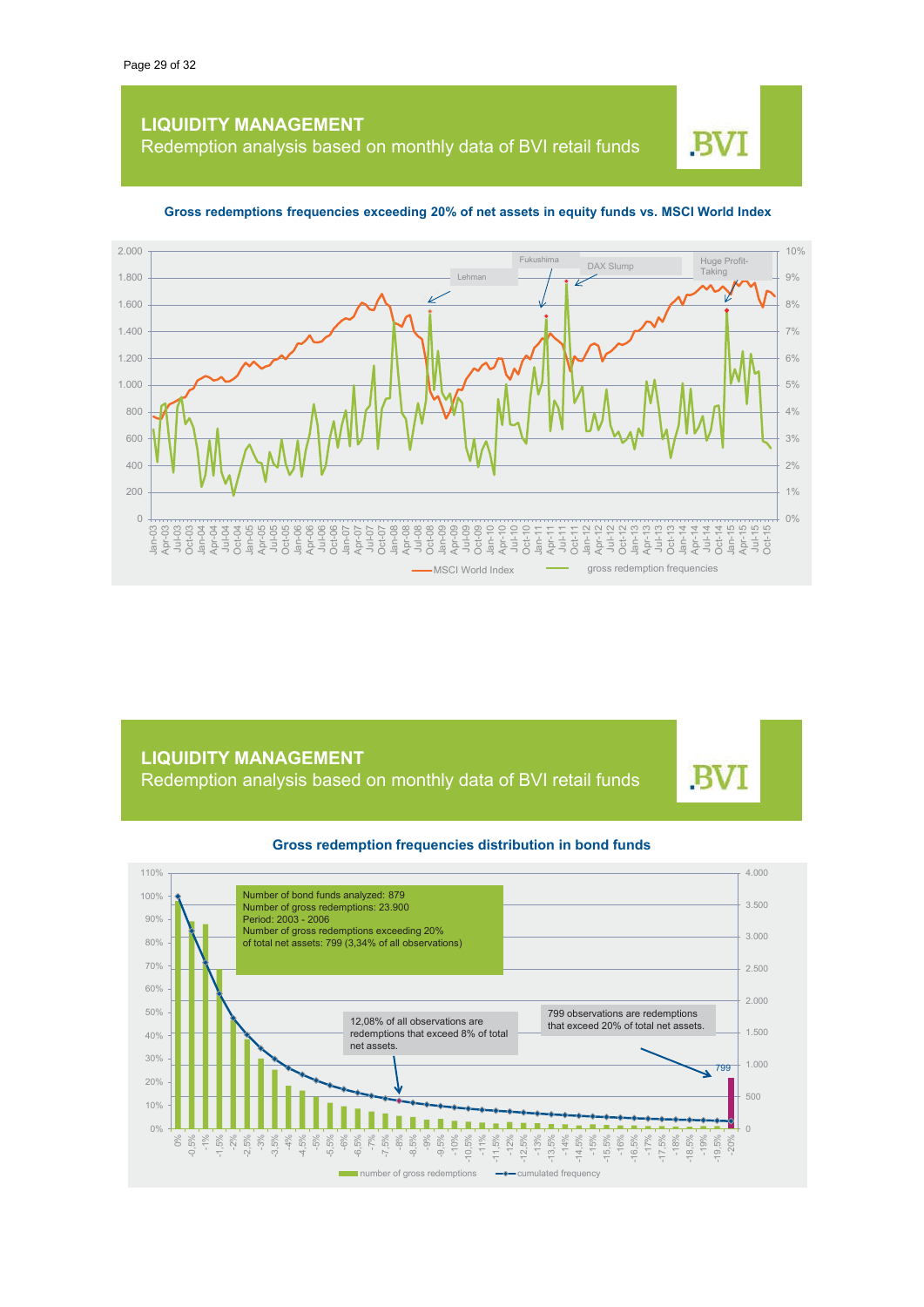Redemption analysis based on monthly data of BVI retail funds

B



#### Gross redemption distribution in bond funds vs. REX Performance Index

**LIQUIDITY MANAGEMENT** Redemption analysis based on monthly data of BVI retail funds



Comparison of gross redemption distribution exceeding 20% of net assets in bond and equity funds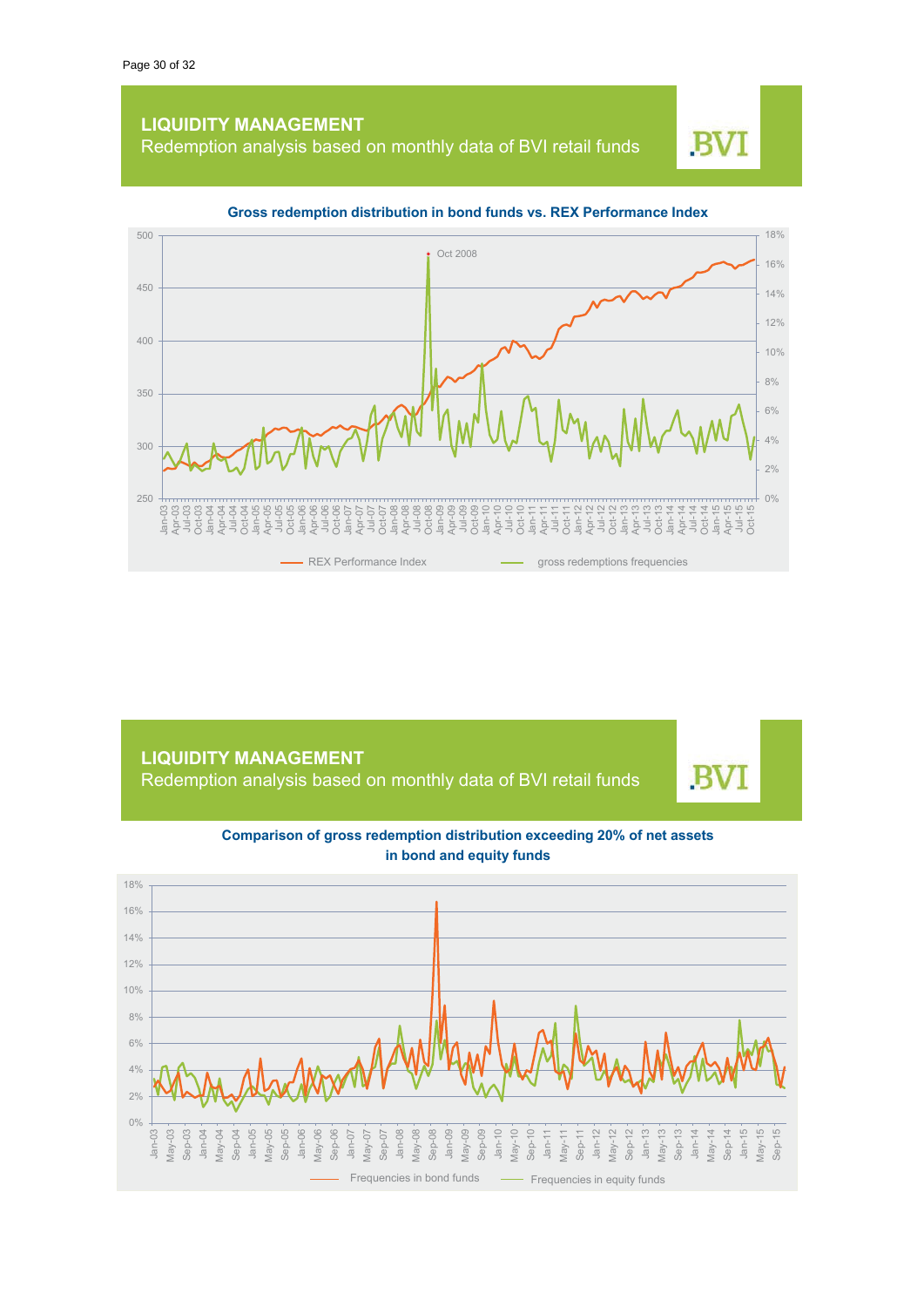Redemption analysis based on monthly data of BVI retail funds

#### 110%  $5.200$ 4.800 100% Number of balanced funds in analysis: 625 4.400 Number of grossredemptions: 17.107<br>Period: 2003 - 2006 90%  $4.000$ Number of gross redemptions exceeding 20% of total net 80% assets: 190 (1,11% of all redemptions) 3.600 70%  $3200$  $60%$ 2.800 5,64% of observations are redemptions that  $2.400$  $50%$ exceed 6% of total net assets l  $2.000$ 40% These 190 observations are redemptions that<br>exceed 20% of total net assets. 1.600 30%  $\ddot{\phantom{0}}$  $1,200$ 20% 800  $5,64$   $\bigg\}$   $190$  $10%$ 400  $\bigcap_{\alpha} O_{\alpha}$ a Bar  $\cap$  $-1\%$ 5 % % % %<br>7 % 5 % % %<br>7 % % % %  $-7\%$  $-7.5%$  $-11%$  $-1$ ,5%<br>  $-1$ ,5%<br>  $-1$ ,5%<br>  $-1$ ,5%<br>  $-1$ ,5%<br>  $-1$ ,5%  $-14%$  $-14,5\%$ <br> $-15\%$  $-17,5\%$ <br> $-18\%$  $\frac{5}{6}$ 5% 5%  $.10%$  $10.5%$  $15,5%$  $-16%$  $16.5%$  $-17%$  $19,5%$  $\frac{8}{6}$  $8,5%$  $\frac{8}{9}$  $-9.5^{\circ}$  $-199$  $-20$  $\frac{\infty}{2}$ number of gross redemptions  $\rightarrow$  cumulated frequency

**Gross redemption frequency distribution in balanced funds** 

**LIQUIDITY MANAGEMENT** Redemption analysis based on monthly data of BVI retail funds **BV** 



#### **Gross redemption frequencies distribution in property funds**